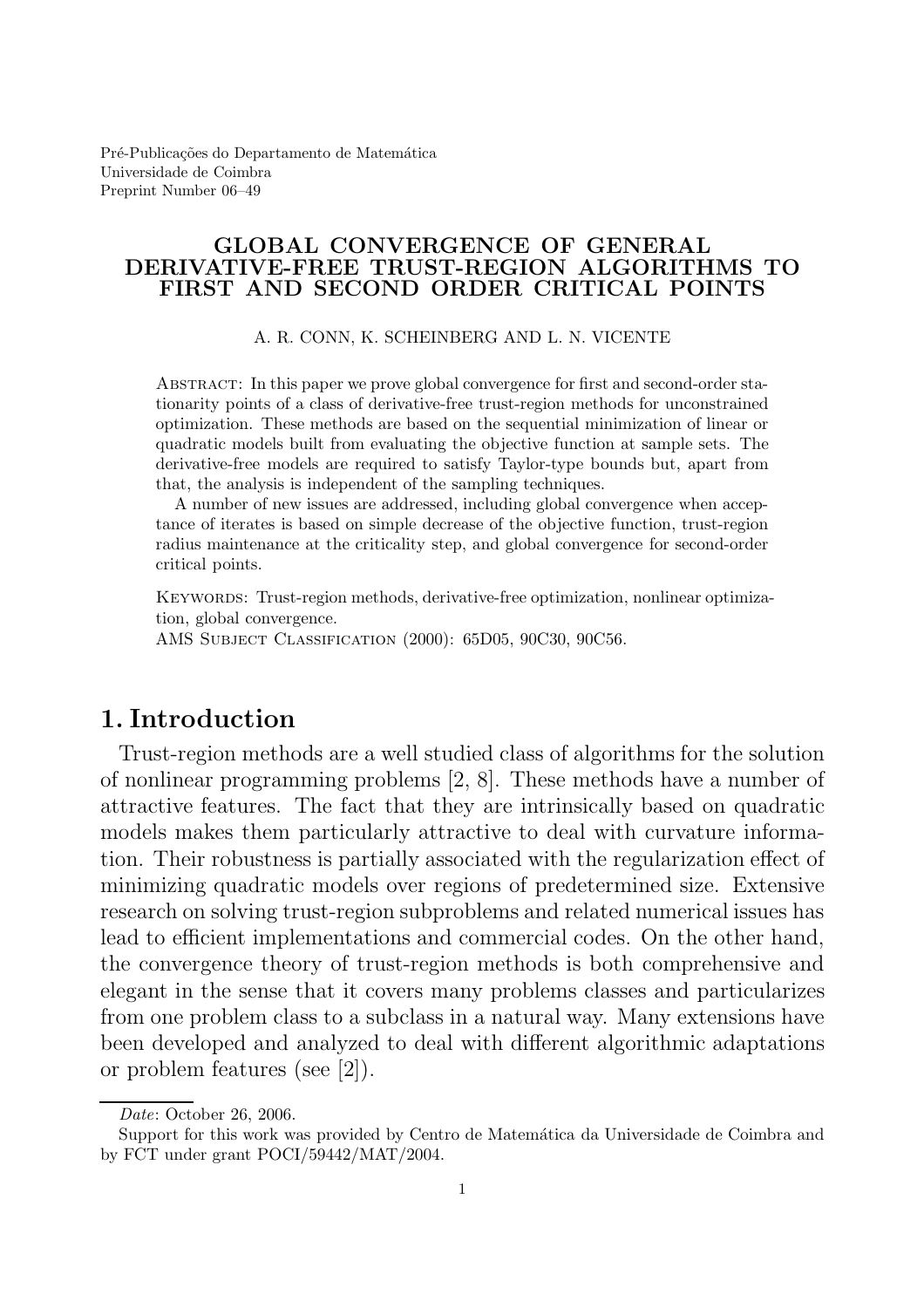One problem feature which frequently occurs in computational science and engineering is the unavailability of derivative information, which can occur in several forms and degrees. Trust-region methods have been designed since the beginning of their development to deal with the absence of second-order partial derivatives and to incorporate quasi-Newton techniques. However, the design and analysis of rigorous trust-region methods for derivative-free optimization, when both first and second-order partial derivatives are unavailable and hard to approximate directly, is a relatively recent topic [1, 3, 7, 10].

In this paper we address trust-region methods for unconstrained derivativefree optimization. These methods maintain linear or quadratic models which are based only on the objective function values computed at sample points. The corresponding models can be constructed by means of polynomial interpolation or regression or by any other approximation technique. The approach taken in this paper abstracts from the specifics of model building, in fact is it not even required that these models are polynomial functions (as long as Cauchy and minimal eigenvalue decreases can be extracted from the trust-region subproblems), although they typically are. Instead, it is required that the derivative-free models have an uniform local behavior (possibly after a finite number of modifications of the sample set) similar to what is observed by Taylor models in the presence of derivatives. We call such models, depending on their accuracy, fully linear and fully quadratic. It has been rigorously shown in [5, 4] how such fully linear and fully quadratic models can be constructed in the context of polynomial interpolation or regression.

In recent years there has been a number of trust-region based methods for derivative-free optimization. These methods can be classified into two categories: the methods which target good practical performance, such as methods in [7, 10], and which, up to now, had no supporting convergence theory; and the methods for which global convergence was shown, but at the expense of practicality, such as described in [2, 3]. In this paper we are trying to bridge the gap by describing an algorithmic framework in the spirit of the first category of methods, while retaining all the same global convergence properties of the second category. We list next the features that make our algorithm closer to a practical one when compared to the methods in [2, 3].

The trust-region maintenance in this paper is different from the classical approach in derivative based methods and from the approach suggested in [2]. In derivative based methods the trust region becomes "irrelevant"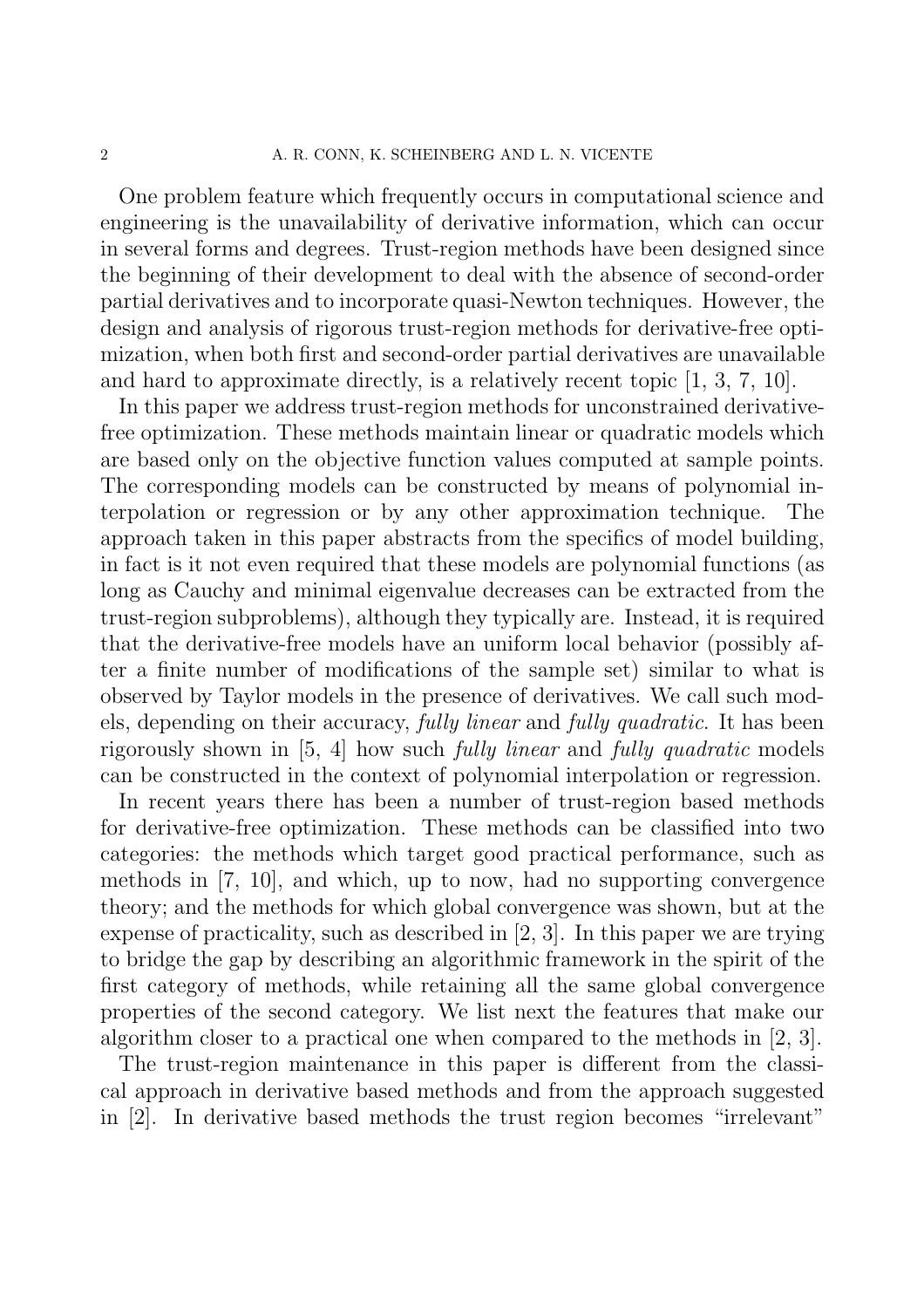when the iterates converge to a stationary point, hence, its radius can remain unchanged or increase near optimality. This is not the case in trustregion derivative-free methods. The trust region for these methods serves two purposes: it restricts the step size to the neighborhood where the model is assumed to be good, and it also defines the neighborhood in which the points are sampled for the construction of the model. Powell in [10] suggests to use two different trust regions to separate these two roles. However, it makes the method and its implementation more complicated. We choose to maintain only one trust region. However, it is important to keep the radius of the trust region comparable to some measure of stationarity, to ensure that when the measure of stationarity is close to zero (that is the current iterate may be close to a stationary point) the models become more accurate. On the other hand, when the measure of stationarity is large (the current iterate is far from a stationary point), then the trust region should be made comparably large to allow large steps. In particular, we observe that it is not necessary to increase the trust-region radius on every successful iteration, as it is done in classical derivative based methods to ensure second-order global convergence. The trust region needs to be increased only when it is much smaller than the measure of stationarity.

Another new feature of our algorithm is the acceptance of new iterates that provide simple decrease in the objective function, rather than a sufficient decrease. This feature is of particular relevance in the derivative-free context, especially when function evaluations are expensive. As in the derivative case [9], classical liminf-type results are obtained for general trust-region radius updating schemes. In particular, it is possible to update the trustregion radius freely at successful iterations (as long as it is not decreased). However, to derive the classical lim-type global convergence result [11] in the absence of sufficient decrease, some additional requirement must be imposed on the update of the trust-region radius at successful iterations, to avoid a cycling effect of the type described in [12]. The requirement that we use is that the trust-region radius is never increased except for the situations described in the previous paragraph (i.e., when the trust-region size is small compared to the measure of stationarity). We then show that even though the steps with simple decrease in the objective function are allowed, eventually they do not occur.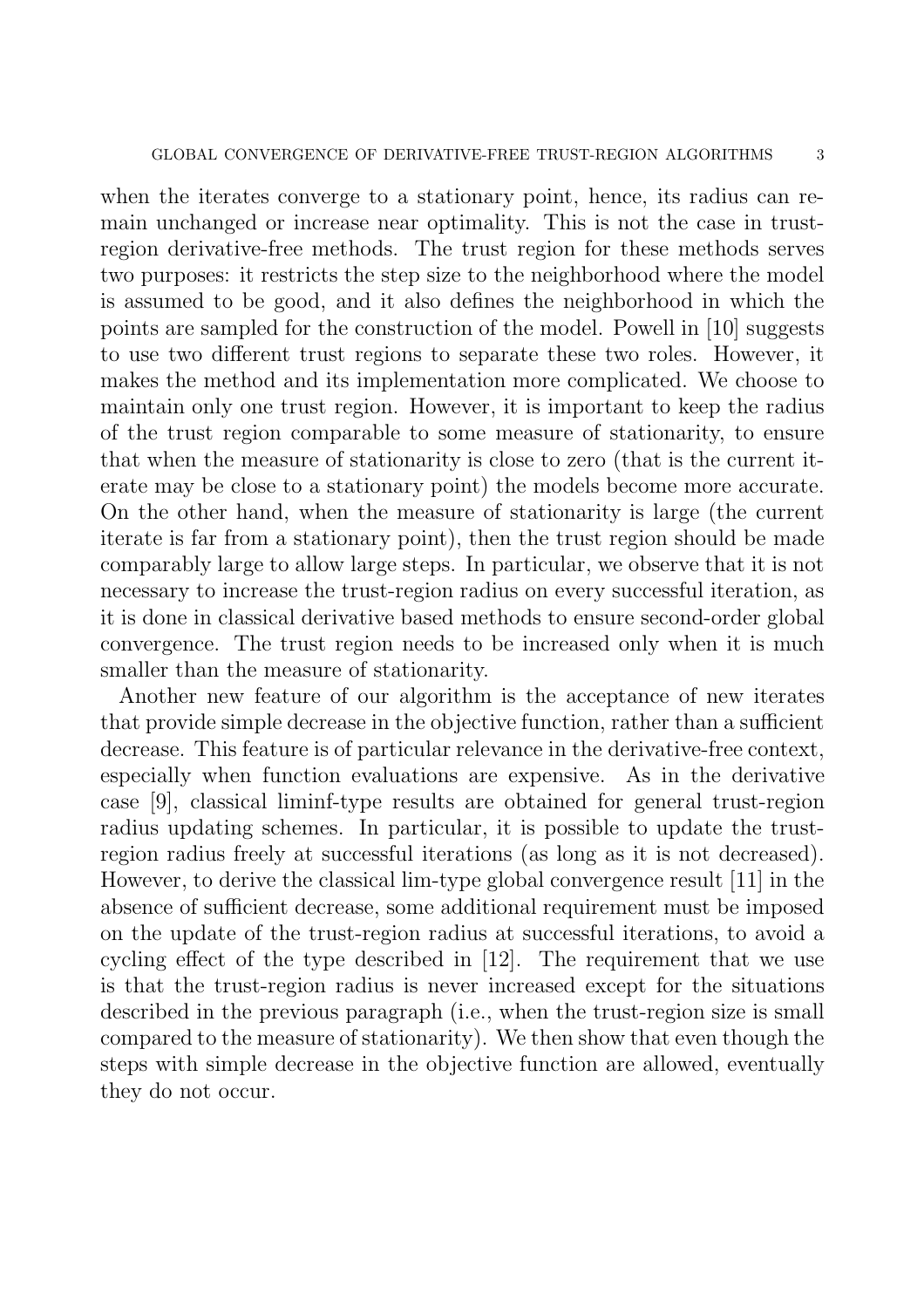In our framework it is possible to make steps and for the algorithm to progress without insisting that the model is made fully linear or fully quadratic on every iteration. In contrast with [2] and [3], we only require (i) that the models can be made fully linear or fully quadratic during a finite, uniformly bounded, number of iterations and (ii) that if a model if not fully linear or fully quadratic (depending on the order of optimality desired) in a given iteration then the new iterate can be accepted only if it provides sufficient decrease in the objective function. This modification slightly complicates the convergence analysis, but it reflects the typical implementation of a trust-region derivative-free algorithm much better.

Finally, as far as we are aware we provide the first comprehensive analysis of global convergence of trust-region derivative-free methods to second-order stationary points. It is mentioned in [2] that such analysis can be simply derived from the classical analysis for the derivative based case. However, as we mentioned above the algorithms in [2, 3] are not as close to a practical one as the one suggested here and, moreover, the details of adjusting a "classical" derivative based convergence analysis to the derivative-free case are not as trivial as one might expect, even without the additional "practical" changes to the algorithm.

The paper is organized as follows. In Section 2 we review the basic concepts of trust-region methods needed in this paper. The properties of fully linear and fully quadratic models are discussed in Section 3. Then, in Section 4 we introduce a derivative-free trust-region method. The corresponding analysis of global convergence for first-order stationary points is given in Section 5. The second-order case is covered in Section 6 (algorithm description) and in Section 7 (analysis of global convergence to second-order stationary points).

### 2. The trust-region framework basics

The problem we are considering is

$$
\min_{x \in \mathbb{R}^n} f(x),
$$

where  $f$  is a real-valued function, assumed once (or twice) continuously differentiable and bounded from below.

As in traditional derivative based trust-region methods, the main idea is to use a model for the objective function which one, hopefully, is able to trust in a neighborhood of the current point. The model has to be at least a reasonable approximation to a fully-linear model in order to ensure global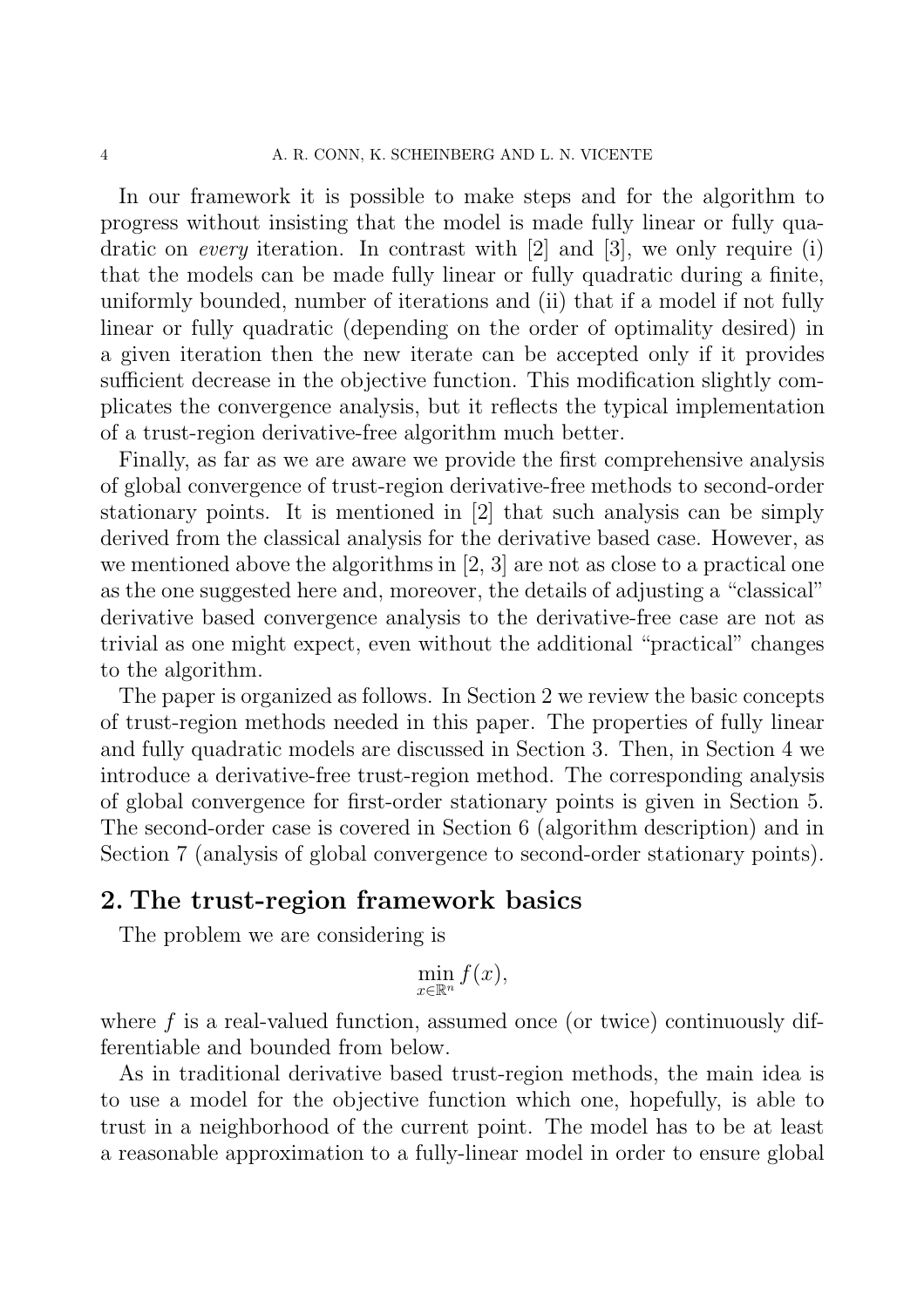convergence to a first-order critical point. One would also like to have something approaching a fully-quadratic model, to allow global convergence to a second-order critical point (and to speed up local convergence). Typically, the model is a quadratic, written in the form

$$
m_k(x_k + s) = m_k(x_k) + s^{\top} g_k + \frac{1}{2} s^{\top} H_k s, \qquad (1)
$$

The derivatives of this quadratic model with respect to the s variables are given by  $\nabla m_k(x_k + s) = H_k s + g_k$ ,  $\nabla m_k(x_k) = g_k$ , and  $\nabla^2 m_k(x_k) = H_k$ .

At each iterate k, we consider the model  $m_k(x_k + s)$  that is intended to approximate the true objective f within a suitable neighborhood of  $x_k$  the trust region. This region is taken for simplicity as the set of all points

$$
B(x_k; \Delta_k) = \{x \in \mathbb{R}^n : ||x - x_k|| \le \Delta_k\},\
$$

where  $\Delta_k$  is called the trust-region radius, and where  $\|\cdot\|$  could be an iteration dependent norm, but usually is fixed and in our case will be taken as the standard Euclidean norm.

Thus, in the unconstrained case, the local model problem we are considering is stated as

$$
\min_{s \in B(0;\Delta_k)} m_k(x_k+s),\tag{2}
$$

where  $m_k(x_k + s)$  is the model for the objective function given at (1) and  $B(0; \Delta_k)$  is our trust region, centered at  $x_k$  with radius  $\Delta_k$ , and now expressed in terms of  $s = x - x_k$ .

### The Cauchy step. If we define

$$
t_k^{\rm C} \ = \ \text{argmin}_{t \geq 0: x_k - t g_k \in B(x_k; \Delta_k)} m_k(x_k - t g_k),
$$

then the Cauchy step is a step given by

$$
s_k^{\mathcal{C}} = -t_k^{\mathcal{C}} g_k. \tag{3}
$$

A fundamental result that drives trust-region methods to first-order criticality is stated below (see [2]).

**Theorem 2.1.** Consider the model  $(1)$  and the Cauchy step  $(3)$ . Then,

$$
m_k(x_k) - m_k(x_k + s_k^C) \ \geq \ \frac{1}{2} \|g_k\| \min\left[\frac{\|g_k\|}{\|H_k\|}, \Delta_k\right],\tag{4}
$$

where we assume that  $||g_k||/||H_k|| = +\infty$  when  $H_k = 0$ .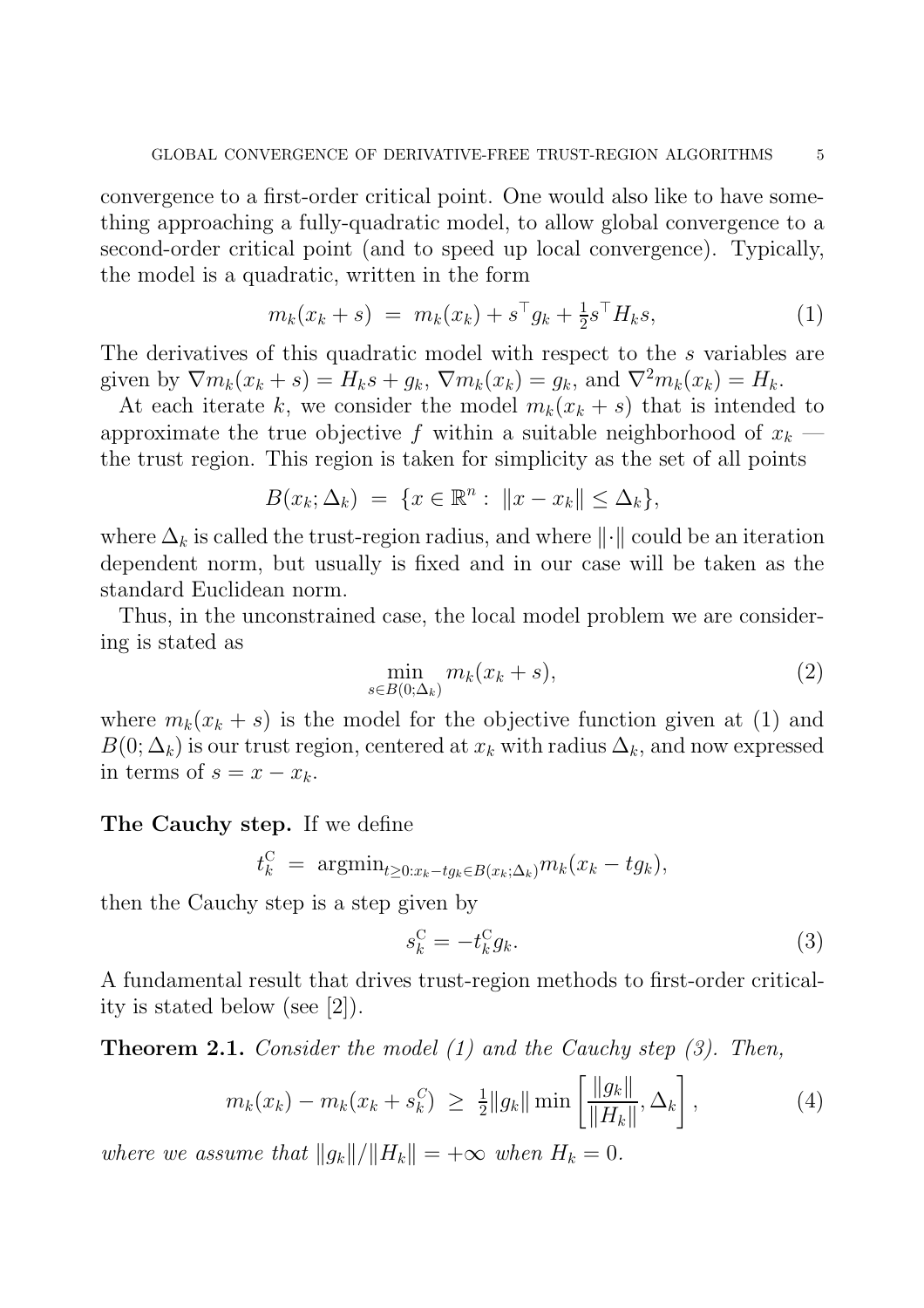In fact, it is not necessary to actually find the Cauchy step to achieve global convergence to first-order stationarity. It is sufficient to relate the step computed to the Cauchy step and thus what is required is the following assumption.

#### Assumption 2.1. For all iterations k,

$$
m_k(x_k) - m_k(x_k + s_k) \ge \kappa_{fcd} [m_k(x_k) - m_k(x_k + s_k^C)], \qquad (5)
$$

for some constant  $\kappa_{\text{fcd}} \in (0,1]$ .

The steps computed under Assumption 2.1 will therefore provide a fraction of Cauchy decrease, which from Theorem 2.1 can be bounded below as

$$
m_k(x_k) - m_k(x_k + s_k) \ \geq \ \frac{\kappa_{fcd}}{2} \|g_k\| \min\left[\frac{\|g_k\|}{\|H_k\|}, \Delta_k\right]. \tag{6}
$$

If  $m_k(x_k + s)$  is not a linear or a quadratic function then Theorem 2.1 may no longer hold. Such models can be used in our framework if Assumption 2.1 is modified to directly impose (6) instead of (5), where now  $g_k$  and  $H_k$  are the gradient and Hessian of those models taken at  $s = 0$ .

The eigenstep. When considering a quadratic model and global convergence to second-order critical points the model reduction that is required can be achieved along a direction related to the greatest negative curvature. Let us assume that  $H_k$  has at least one negative eigenvalue and let  $\tau_k$  be the most negative eigenvalue of  $H_k$ . In this case, we can determine a step of negative curvature  $s_k^{\text{E}}$  $_{k}^{\mathrm{E}},$  such that

$$
(s_k^{\mathcal{E}})^{\top}(g_k) \leq 0, \quad \|s_k^{\mathcal{E}}\| = \Delta_k, \quad \text{and} \quad (s_k^{\mathcal{E}})^{\top} H_k(s_k^{\mathcal{E}}) = \tau_k \Delta_k^2. \tag{7}
$$

We refer to  $s_k^E$  $\frac{E}{k}$  as the eigenstep.

The eigenstep  $s_k^{\text{E}}$  $\frac{E}{k}$  is the eigenvector of  $H_k$  corresponding to the most negative eigenvalue  $\tau_k$ , whose sign and scale are chosen to ensure that the first two parts of (7) are satisfied. Note that due to the presence of negative curvature,  $s_k^{\text{E}}$  $\frac{E}{k}$  is the minimizer of the quadratic function along that direction inside the trust region. The eigenstep induces the following decrease in the model (the proof is trivial and omitted).

**Lemma 2.1.** Suppose that the model Hessian  $H_k$  has negative eigenvalues. Then we have that

$$
m_k(x_k) - m_k(x_k + s_k^E) \ge -\frac{1}{2}\tau_k \Delta_k^2.
$$
 (8)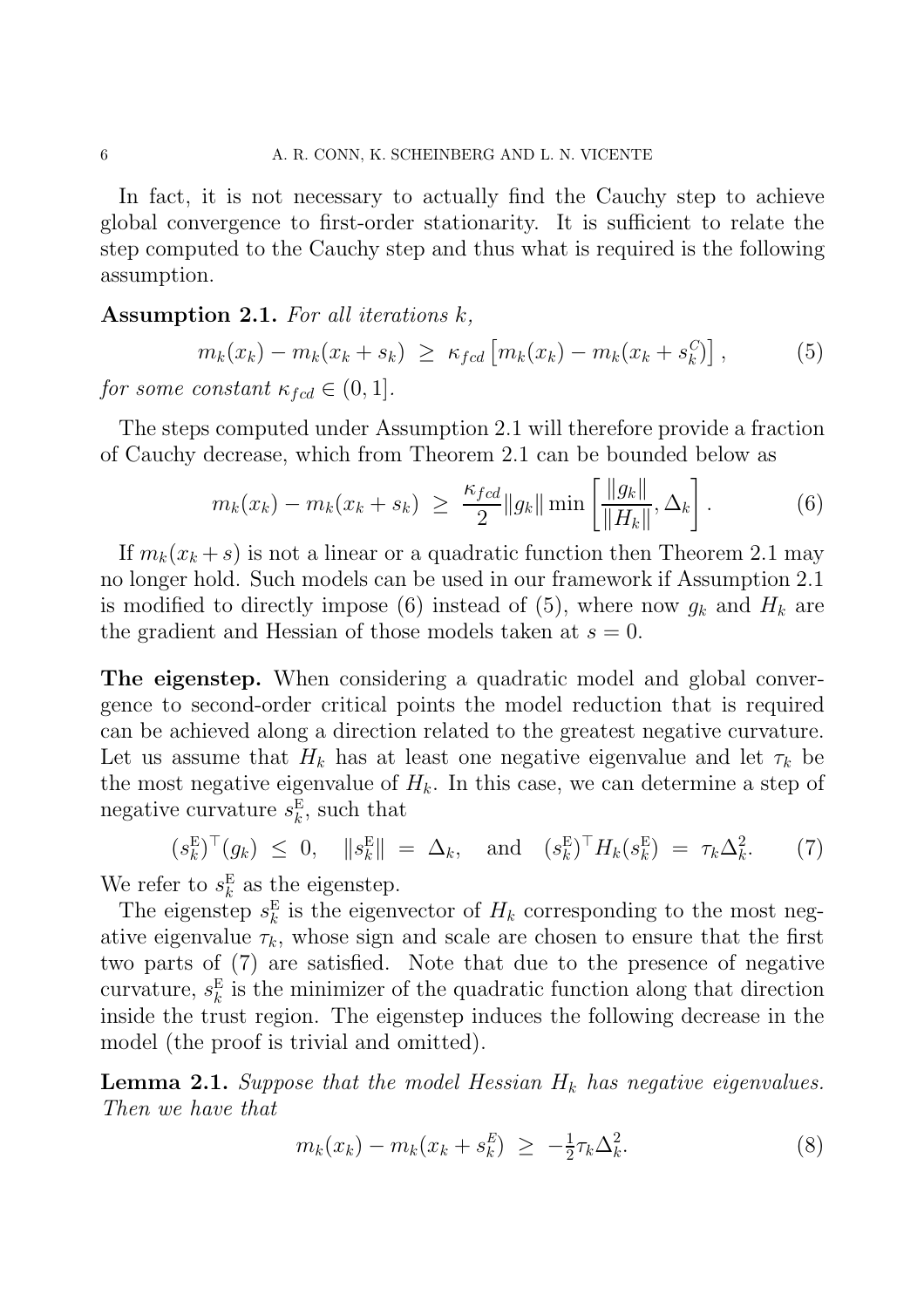The eigenstep plays a role similar to that of the Cauchy step, in that we now require the model decrease at  $x_k + s_k$  to satisfy

$$
m_k(x_k) - m_k(x_k + s_k) \geq \kappa_{fed}[m_k(x_k) - m_k(x_k + s_k^{\mathcal{E}})],
$$

for some constant  $\kappa_{fed} \in (0, 1]$ . Since we also want the step to yield a fraction of Cauchy decrease, we will consider the following assumption.

Assumption 2.2. For all iterations  $k$ ,

$$
m_k(x_k) - m_k(x_k + s_k) \ge \kappa_{fod} \left[ m_k(x_k) - \min\{m_k(x_k + s_k^C), m_k(x_k + s_k^E)\}\right],
$$
\n<sup>(9)</sup>

for some constant  $\kappa_{fod} \in (0,1].$ 

A step satisfying this assumption is given by computing both the Cauchy step and the eigenstep and by choosing the one that provides the largest reduction in the model. By combining  $(4)$ ,  $(8)$ , and  $(9)$ , we obtain that

$$
m_k(x_k) - m_k(x_k + s_k) \ge \frac{\kappa_{fod}}{2} \max \left\{ ||g_k|| \min \left[ \frac{||g_k||}{||H_k||}, \Delta_k \right], -\tau_k \Delta_k^2 \right\}.
$$
 (10)

In some trust-region literature what is required for global convergence to second-order critical points is a fraction of the decrease obtained by the optimal trust-region step (i.e, an optimal solution of (2)). Note that a fraction of optimal decrease condition is stronger than (10) for the same value of  $\kappa_{fod}$ .

If  $m_k(x_k + s)$  is not a quadratic function then Theorem 2.1 and Lemma 2.1 may no longer hold. To be able to use such models in our framework, Assumption 2.2 needs to be modified to directly impose (10) instead of (9), where now  $g_k$  and  $H_k$  are the gradient and Hessian of those models taken at  $s=0.$ 

### 3. Conditions on derivative free models

Since we cannot use Taylor models, the most obvious replacement is a polynomial interpolation model. In fact, in what follows we may use polynomial interpolation or regression models (see [5, 4]) depending upon the underlying basis and the number of function values available. What one requires in these cases is Taylor-like error bounds with a uniformly bounded constant that characterizes the geometry of the sample sets.

In this paper we will abstract from the specifics of the models that we use. We will only impose those requirements on the models that are essential for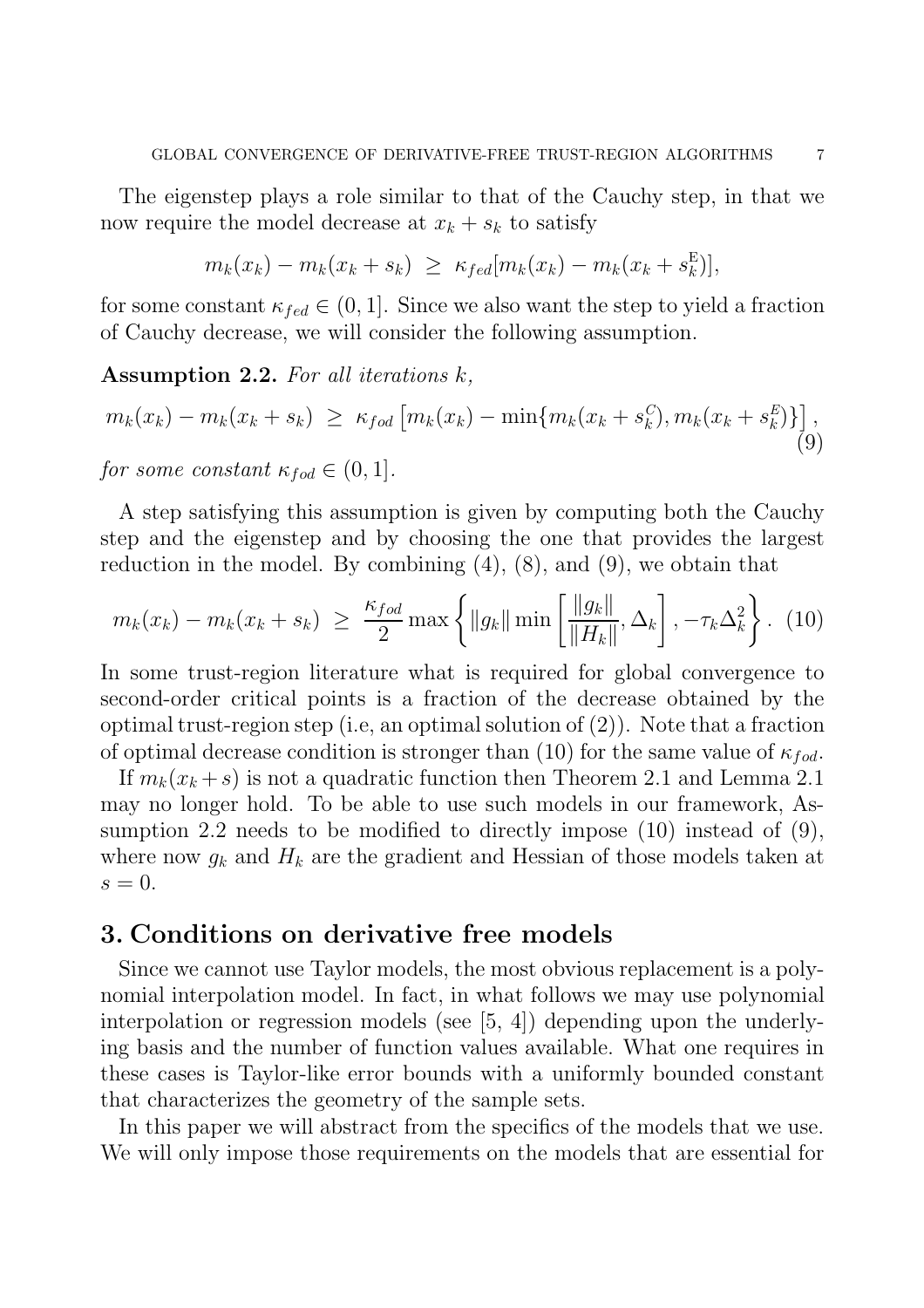the convergence theory. We will then indicate that polynomial interpolation and regression models, in particular, satisfy our requirements.

We will now discuss the assumptions on the models which we use to prove the convergence of our derivative-free trust-region framework.

Fully-linear models. For the purposes of convergence to first-order critical points, we assume that the function  $f$  and its gradient are Lipschitz continuous in regions considered by a potential algorithm. To better define this region, we suppose that  $x_0$  (the initial iterate) is given and that new iterates correspond to reductions in the value of the objective function. Thus, the iterates must necessarily belong to the level set

$$
L(x_0) = \{x \in \mathbb{R}^n : f(x) \le f(x_0)\}.
$$

However, when considering models based on sampling it might be possible (especially at the early iterations) that the function  $f$  is evaluated outside  $L(x_0)$ . Let us assume that sampling is restricted to regions of the form  $B(x_k; \Delta_k)$  and that  $\Delta_k$  never exceeds a given (possibly large) constant  $\Delta_{max}$ . Under this scenario, the region where  $f$  is sampled can be rigorously described as

$$
L_{enl}(x_0) = L(x_0) \cup \bigcup_{x \in L(x_0)} B(x; \Delta_{max}) = \bigcup_{x \in L(x_0)} B(x; \Delta_{max}).
$$

For fully-linear models and global convergence to first-order critical points we require the existence of the first-order derivatives and their Lipschitz continuity.

Assumption 3.1. Suppose  $x_0$  and  $\Delta_{max}$  are given. Assume that f is continuously differentiable in an open domain containing the set  $L_{enl}(x_0)$  and that  $\nabla f$  is Lipschitz continuous on  $L_{enl}(x_0)$ .

Now we discuss the corresponding assumptions on the models, by introducing the abstract concept of a fully-linear model.

Definition 3.1. Let a function f, that satisfies Assumption 3.1, be given. Let positive constants  $\kappa_{ef}$  and  $\kappa_{eg}$  be given and fixed. For any given  $\Delta \in$  $(0, \Delta_{max})$  and for any given  $x \in \tilde{L}(x_0)$ , consider a class of model functions  $\mathcal{M} = \{m : \mathbb{R}^n \to \mathbb{R}, m \in C^1\}$ . The class  $\mathcal M$  is called a fully linear class on  $B(x; \Delta)$  if for any model function  $m \in \mathcal{M}$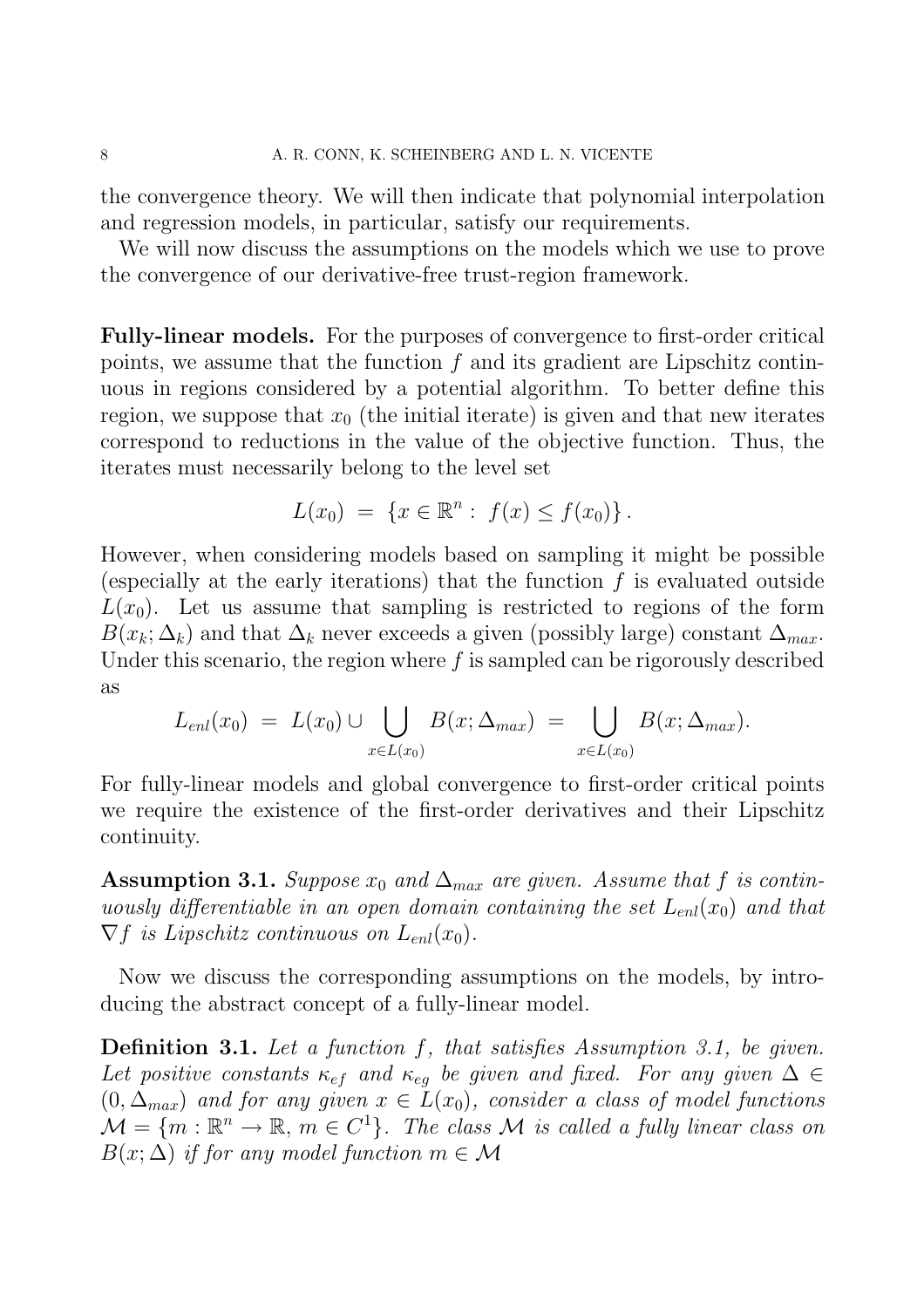• the error between the gradient of the model and the gradient of the function satisfies

$$
\|\nabla f(x+s) - \nabla m(x+s)\| \le \kappa_{eg} \Delta, \quad \forall s \in B(0;\Delta), \tag{11}
$$

and

• the error between the model and the function satisfies

$$
|f(x+s) - m(x+s)| \le \kappa_{ef} \Delta^2, \quad \forall s \in B(0;\Delta). \tag{12}
$$

A model m that belongs to a fully-linear class M and, hence, satisfies (11) and (12) is called fully linear on  $B(x; \Delta)$ .

We next want to ensure that we can determine such a model.

Assumption 3.2. For any given function f that satisfies Assumption 3.1, we assume that there exist suitable positive constants  $\kappa_{ef}$  and  $\kappa_{eq}$  such that, for any given  $\Delta \in (0, \Delta_{max})$  and any given  $x \in L(x_0)$ , there exists a fullylinear class of models M on  $B(x; \Delta)$ , and that we can obtain a fully-linear model from this class in a finite, uniformly bounded for all x and  $\Delta$ , number of improvement steps.

Later in this section, we will indicate how this assumption can be satisfied in the particular context of polynomial interpolation and regression.

Fully-quadratic models. For global convergence to second-order critical points, we will need an assumption on the Hessian of f.

Assumption 3.3. Suppose  $x_0$  and  $\Delta_{max}$  are given. Assume that f is twice continuously differentiable in an open domain containing the set  $L_{enl}(x_0)$  and that  $\nabla^2 f$  is Lipschitz continuous on  $L_{enl}(x_0)$ .

We will now introduce formally the concept of fully-quadratic classes and models.

Definition 3.2. Let a function f, that satisfies Assumption 3.3, be given. Let positive constants  $\kappa_{ef}$ ,  $\kappa_{eq}$ , and  $\kappa_{eh}$  be given and fixed. For any given  $\Delta \in$  $(0, \Delta_{max})$  and for any given  $x \in L(x_0)$ , consider a class of model functions  $\mathcal{M} = \{m : \mathbb{R}^n \to \mathbb{R}, m \in C^2\}$ . The class  $\mathcal M$  is called a fully quadratic class on  $B(x; \Delta)$  if for any model function  $m \in \mathcal{M}$ 

• the error between the Hessian of the model and the Hessian of the function satisfies

$$
\|\nabla^2 f(x+s) - \nabla^2 m(x+s)\| \le \kappa_{eh} \Delta, \quad \forall s \in B(0;\Delta), \tag{13}
$$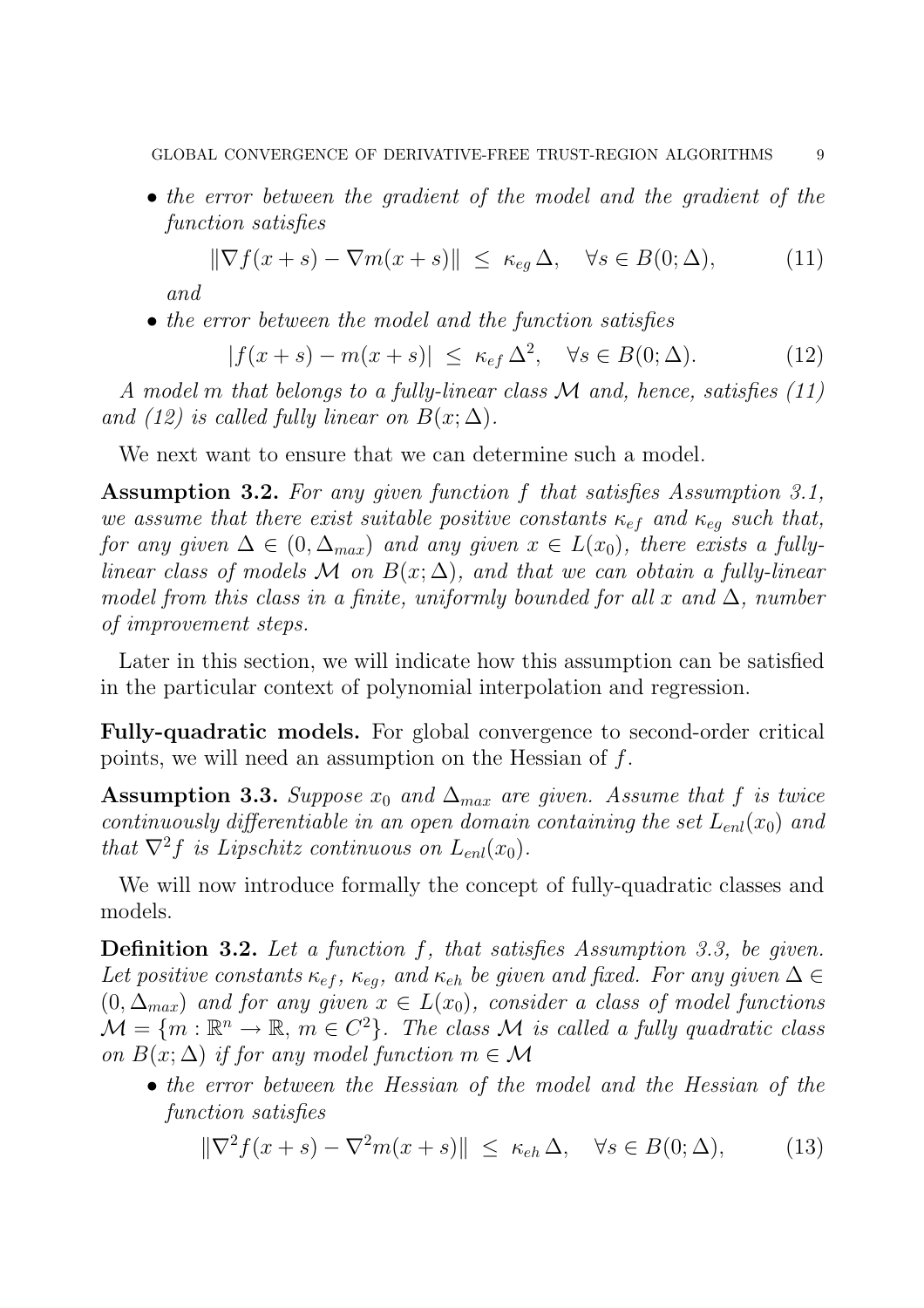• the error between the gradient of the model and the gradient of the function satisfies

$$
\|\nabla f(x+s) - \nabla m(x+s)\| \le \kappa_{eg} \,\Delta^2, \quad \forall s \in B(0;\Delta), \tag{14}
$$

and

• the error between the model and the function satisfies

$$
|f(x+s) - m(x+s)| \le \kappa_{ef} \Delta^3, \quad \forall s \in B(0;\Delta). \tag{15}
$$

Any model m that belongs to a fully-quadratic class M and, hence, satisfies (13)-(15) is called fully quadratic on  $B(x; \Delta)$ .

We again need to assume that such a model can be constructed.

Assumption 3.4. For any given function f that satisfies Assumption 3.3, we assume that there exist suitable positive constants  $\kappa_{ef}$ ,  $\kappa_{eq}$ , and  $\kappa_{eh}$  such that, for any given  $\Delta \in (0, \Delta_{max})$  and any given  $x \in L(x_0)$ , there exists a fully-quadratic class of models M on  $B(x; \Delta)$ , and that, we can obtain a fully-quadratic model from this class in a finite, uniformly bounded for all x and  $\Delta$ , number of improvement steps.

Next we will indicate how this assumption can also be satisfied in the particular context of polynomial interpolation and regression.

Polynomial models. One way to ensure that a polynomial interpolation or regression model satisfies Taylor-like error bounds on the function value, on the gradient, and on the Hessian is to base this model on a  $\Lambda$ -poised sample set. Let us consider polynomial interpolation, discussed in [5]. The case of regression [4] is similar. We consider a  $\Lambda$ -poised set of interpolation points given by

$$
Y = \{y^0, y^1, \ldots, y^p\},\,
$$

where  $p_1 = p + 1 = |Y|$  is a positive integer defining the number of points in the interpolation set. Let  $m(y)$  denote an interpolating polynomial of degree d satisfying the interpolation conditions

$$
m(y^i) = f(y^i), i = 0, \ldots, p.
$$

Typically,  $p_1 = p + 1$  is the dimension of the space of polynomials of given degree, so  $p = n$ , in the linear case, and  $p = n + n(n+1)/2 = (n+1)(n+2)/2$ , in the quadratic case.

We now show how these models fit into the framework described in the previous section. Assume that a constant  $\Lambda \geq 1$  is given. Let M be the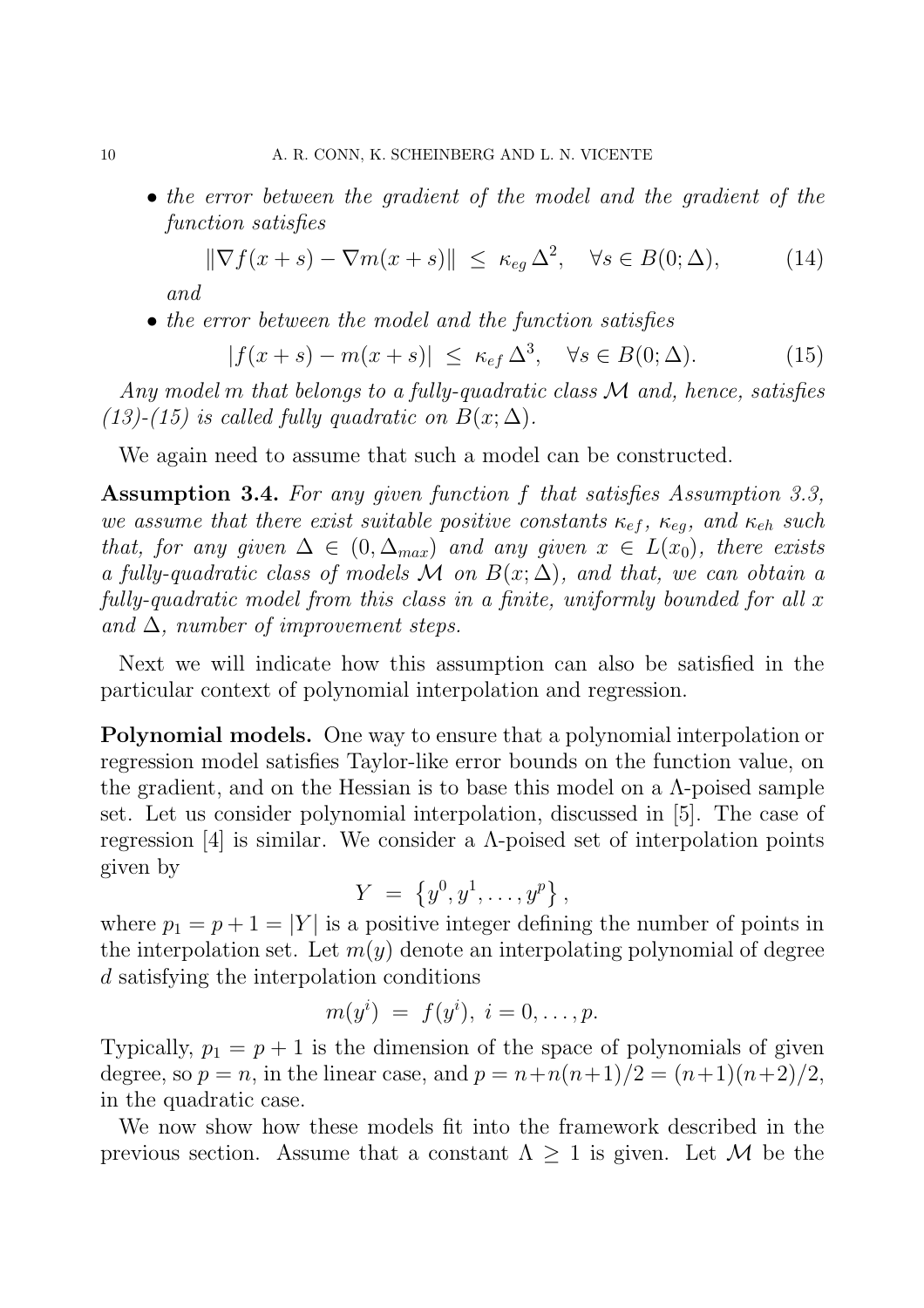set of all quadratic interpolation polynomials each of which interpolates f on some set Y,  $\Lambda$ -poised on  $B(x, \Delta)$ . Using the error bounds in [5], we can conclude that  $\mathcal M$  is a class of fully-quadratic models. From the results in [5], we know that we can select  $\Lambda$  in such a way that any interpolation set can be made Λ-poised in a finite number of improvement steps (in fact, in at most  $(n+1)(n+1)/2-1$  steps). Hence, there exist suitable constants  $\kappa_{ef}$ ,  $\kappa_{eg}$ , and  $\kappa_{eh}$  (dependent on  $\Lambda$ , but independent of x and  $\Delta$ ) such that a fully-quadratic model can be constructed for any given  $\Delta \in (0, \Delta_{max})$  and any given  $x \in L(x_0)$ .

The case of fully-linear models and linear and quadratic regression fits into a similar framework. We conclude that polynomial interpolation and regression models can be chosen to satisfy Assumptions 3.2 and 3.4. But the purpose of our abstraction of fully-linear and fully-quadratic models is to allow for the use of models different from polynomial interpolation and regression, as long as these models satisfy Assumptions 3.2 and 3.4 (and Cauchy and minimal eigenvalue decreases can be extracted from the trustregion subproblems).

## 4. Derivative-free trust-region method (first order)

We will begin by formally stating the first-order version of the algorithm that we consider. The algorithm contemplates acceptance of new iterates based on simple decrease by selecting  $\eta_0 = 0$ . Note that accepting new iterates based on simple decrease is particularly appropriate in derivativefree optimization when function evaluations are expensive.

### Algorithm 4.1 (Derivative-free trust-region method (1st order)).

Step 0 (initialization): Choose an initial point  $x_0$  and  $\Delta_{max} > 0$ . We assume that an initial model  $m_0$  and a trust-region radius  $\Delta_0 \in$  $(0, \Delta_{max})$  are given.

The constants  $\eta_0$ ,  $\eta_1$ ,  $\gamma$ ,  $\gamma_{inc} \epsilon_c > 0$ ,  $\beta$ , and  $\mu > 0$  are also given and satisfy the conditions  $0 \leq \eta_0 \leq \eta_1 < 1$  (with  $\eta_1 \neq 0$ ),  $0 < \gamma < 1 < \gamma_{inc}$ ,  $\epsilon_c > 0$ , and  $\mu > \beta > 0$ . Set  $k = 0$ .

Step 1 (criticality step): If  $||g_k|| \leq \epsilon_c$ , use Algorithm 4.2 (described below) to construct a model  $\tilde{m}_k$ , which is fully linear (for some constants  $\kappa_{ef}$  and  $\kappa_{eq}$ , which remain the same for all iterations of Algorithm 4.1) on the ball  $B(x_k; \tilde{\Delta}_k)$  for some  $\tilde{\Delta}_k \in (0, \mu \|\tilde{g}_k\|]$ . Set  $m_k = \tilde{m}_k$  and  $\Delta_k = \min{\{\tilde{\Delta}_k, \Delta_k\}}$ .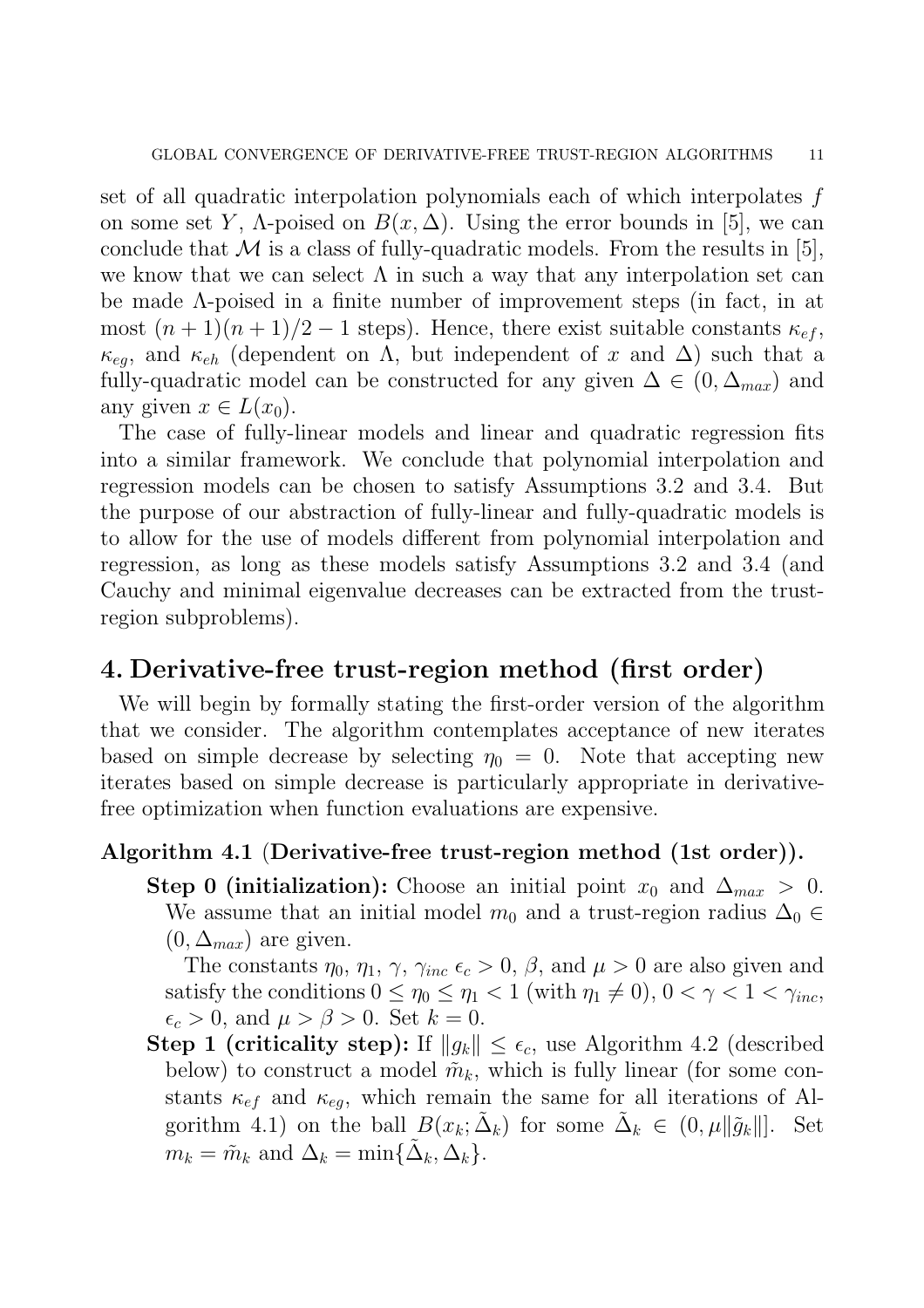- Step 2 (step calculation): Compute a step  $s_k$  that sufficiently reduces the model  $m_k$  (in the sense of (5)) and such that  $x_k + s_k \in$  $B(x_k; \Delta_k)$ .
- Step 3 (acceptance of the trial point): Compute  $f(x_k+s_k)$  and define

$$
\rho_k = \frac{f(x_k) - f(x_k + s_k)}{m_k(x_k) - m_k(x_k + s_k)}.
$$

If  $\rho_k > \eta_1$  or if both  $\rho_k > \eta_0$  and the model is fully linear (for the positive constants  $\kappa_{ef}$  and  $\kappa_{eg}$  on  $B(x_k; \Delta_k)$ , then  $x_{k+1} = x_k + s_k$ and the model is updated to take into consideration the new iterate, resulting in a new model  $m_{k+1}$ ; otherwise the model and the iterate remain unchanged.

**Step 4 (model improvement):** If  $\rho_k < \eta_1$  and if the model  $m_k$  is not fully linear on  $B(x_k; \Delta_k)$ , then make one or more suitable improvement steps. Define  $m_{k+1}$  to be the (possibly improved) model.

Step 5 (trust-region radius update): Set

$$
\Delta_{k+1} \in \begin{cases}\n\min\{\gamma_{inc}\Delta_k, \Delta_{max}\} & \text{if } \rho_k \ge \eta_1 \text{ and } \Delta_k < \beta \|g_k\|, \\
[\Delta_k, \Delta_{max}] & \text{if } \rho_k \ge \eta_1 \text{ and } \Delta_k \ge \beta \|g_k\|, \\
\gamma \Delta_k & \text{if } \rho_k < \eta_1 \text{ and } m_k \text{ is fully linear,} \\
\Delta_k & \text{if } \rho_k < \eta_1 \text{ and } m_k \text{ is not fully linear.}\n\end{cases}
$$

Increment k by one and go to Step 1.

Note that in the algorithmic description above there could be two different models  $m_k$ , one given before and the other possibly after the criticality step. We will take this occurrence into account in our convergence analysis.

One possible procedure for the criticality step (Step 1 of Algorithm 4.1) is described in the following algorithm.

Algorithm 4.2 (Criticality step: 1st order). This algorithm is only applied if  $||g_k|| \leq \epsilon_c$  and one of the following holds: the model  $m_k$  is not fully linear or  $\Delta_k > \mu \|g_k\|$ . The constant  $\alpha \in (0,1)$  is chosen at Step 0 of Algorithm  $\ddagger$ .1.

**Initialization:** Set  $i = 0$ . Set  $m_k^{(0)} = m_k$ .

**Repeat** Increment *i* by one. Improve the previous model  $m_k^{(i-1)}$  $\int_k^{(i-1)}$  until it is fully linear on  $B(x_k; \alpha^i \mu \| g_k^{(0)})$  $\binom{[0]}{k}$  (notice that this can be done in a finite, uniformly bounded number of steps). Denote the new model by  $m_k^{(i)}$ <sup>(i)</sup>. Set  $\tilde{\Delta}_k = \alpha^i \mu || g_k^{(0)}$  $_{k}^{(0)}$  || and  $\tilde{m}_{k} = m_{k}^{(i)}$  $\frac{u}{k}$ .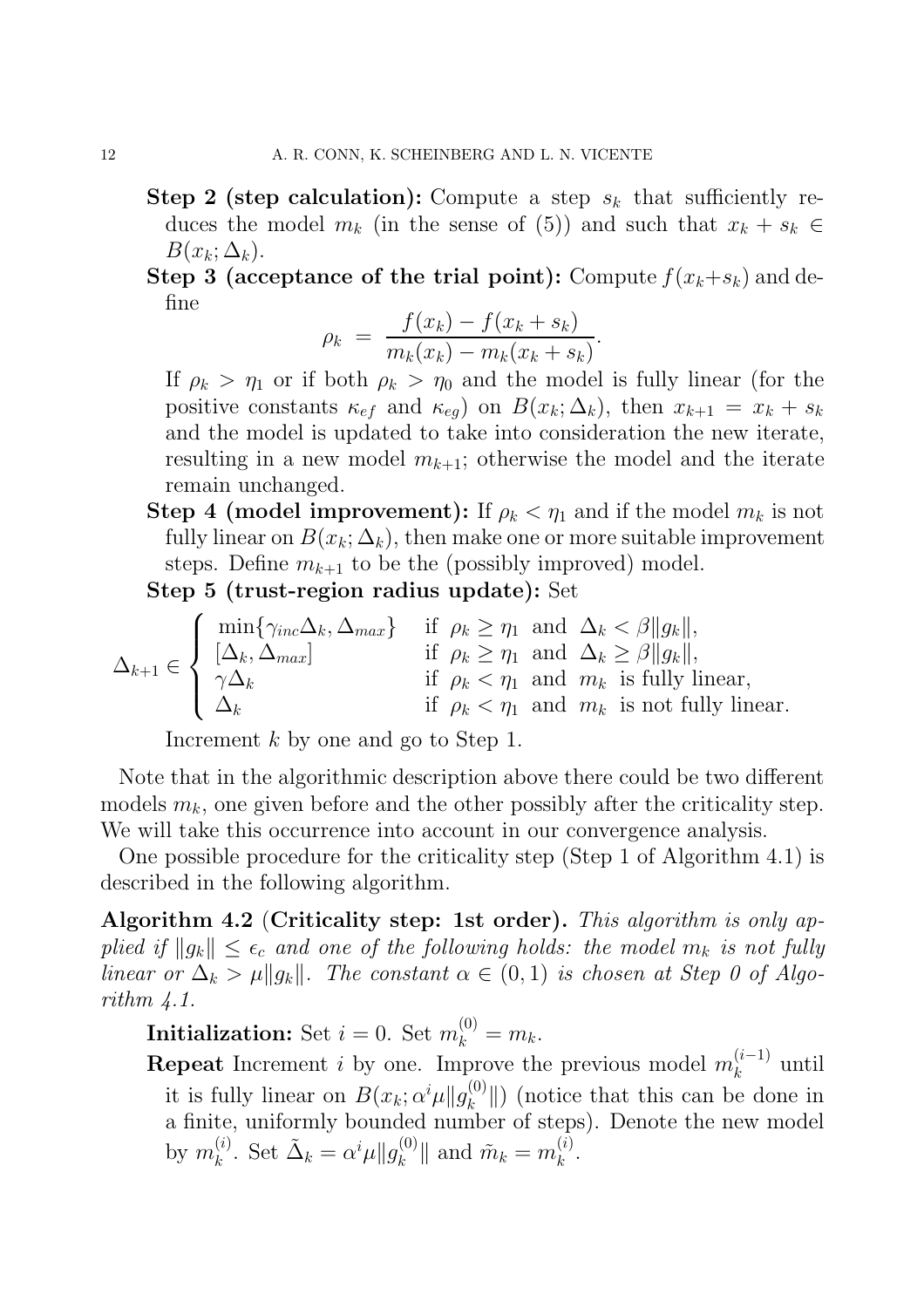Until  $\tilde{\Delta}_k \leq \mu \| g_k^{(i)}$  $\left\| \frac{u}{k} \right\|$ .

We will prove in the next section that Algorithm 4.2 terminates after a finite number of steps if  $\|\nabla f(x_k)\| \neq 0$ .

After Step 3 of Algorithm 4.1, we may have the following possible situations at each iteration:

- (1)  $\rho_k \geq \eta_1$ , hence, the new iterate is accepted and the trust-region radius is retained or increased. We will call such iterations successful. We will denote the set of indices of all successful iterations by  $S$ . Moreover, we will denote by  $S_+$  the subset of S for which  $\Delta_k < \beta ||g_k||$  and, hence, for which  $\Delta_{k+1} = \gamma_{inc} \Delta_k$ .
- (2)  $\eta_1 > \rho_k \geq \eta_0$  and  $m_k$  is fully linear. Hence, the new iterate is accepted and the trust-region radius is decreased. We will call such iterations **acceptable.** (There are no acceptable iterations when  $\eta_0 = \eta_1 \in$  $(0, 1).$
- (3)  $\eta_1 > \rho_k$  and  $m_k$  is not fully linear. Hence, the model is improved. The new point might be included in the sample set but is not accepted as a new iterate (see Remark 4.1 below for further discussion). We will call such iterations model-improving.
- (4)  $\rho_k < \eta_0$  and  $m_k$  is fully linear. This is the case when no (acceptable) decrease was obtained and there is no need to improve the model. The trust-region radius is reduced and nothing else changes. We will call such iterations unsuccessful.

**Remark 4.1.** Notice that during a model-improvement step,  $\Delta_k$  and  $x_k$  remain unchanged, and hence, in the absence of a successful iteration, there can be at most a finite, uniformly bounded, number of model-improvement steps before a fully-linear model is obtained. If we allow  $x_k$  to change during any model-improving iteration, then this property may no longer hold. However, if we apply any other mechanism which ensures that after a finite (uniformly bounded from above by some constant  $N$ ) number of iterations either a successful iteration is encountered or a fully linear model is obtained, then it is possible to show that the convergence results which we prove below still hold. However, to simplify the proofs we will assume that  $x_k$  does not change during a model-improvement step.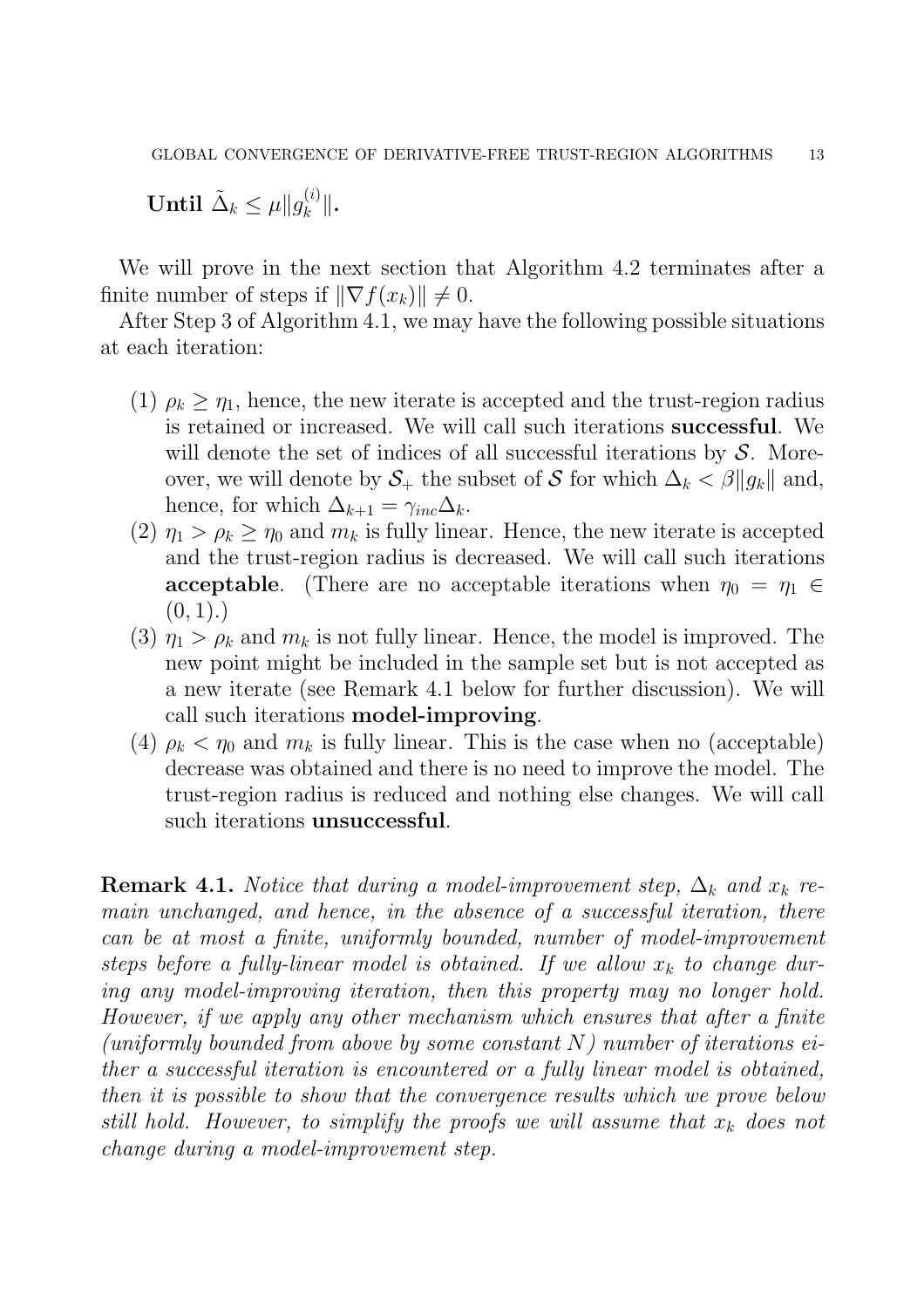# 5. Global convergence for first-order critical points

We will first show that unless the current iterate is a first-order stationary point then the algorithm will not loop infinitely in the criticality step of Algorithm 4.1 (Algorithm 4.2). The proof is very similar to the one in [3] but we repeat the details here for completeness.

**Lemma 5.1.** If  $\nabla f(x_k) \neq 0$ , Step 1 of Algorithm 4.1 will satisfy the criticality test in a finite number of improvement steps (by applying Algorithm 4.2).

Proof: Assume that the loop in Algorithm 4.2 is infinite. We will show that  $\nabla f(x_k)$  has to be zero in this case. At the start, we know that either we do not have a fully-linear model  $m_k$  or that the radius  $\Delta_k$  exceeds  $\mu||g_k||$ . We then define  $m_k^{(0)} = m_k$  and the model is improved until it is fully linear on the ball  $B(x_k; \alpha \mu \| g_k^{(0)})$  $\binom{[0]}{k}$  (in a finite number of improvement steps). If the gradient  $g_k^{(1)}$  $\binom{1}{k}$  of the resulting model  $m_k^{(1)}$  $\binom{1}{k}$  satisfies  $||g_k^{(1)}||$  $\|k^{(1)}\| \geq \alpha \|g_k^{(0)}\|$  $\|k^{\left(\mathsf{U}\right)}\|$ , the procedure stops with

$$
\tilde{\Delta}_k = \alpha \mu \|g_k^{(0)}\| \le \mu \|g_k^{(1)}\|.
$$

Otherwise, that is if  $||g_k^{(1)}||$  $\|k^{(1)}\| < \alpha \|g_k^{(0)}$  $\|k_{k}^{(0)}\|$ , the model is improved until it is fully linear on the ball  $B(x_k; \alpha^2 \mu || g_k^{(0)})$  $\mathbb{E}_{k}^{(0)}$ . Then, again, either the procedure stops or the radius is again multiplied by  $\alpha$ , and so on.

The only way for this procedure to be infinite (and to require an infinite number of improvement steps) is if

$$
\|g_k^{(i)}\| < \alpha^i \|g_k^{(0)}\| = \alpha^i \|g_k\|
$$

for all  $i \geq 0$ , where  $g_{k}^{(i)}$  $\mathbf{E}_{k_{i}}^{(i)}$  is the gradient of the model  $m_k^{(i)}$  $\kappa^{(i)}$ . This argument shows that  $\lim_{i\to+\infty} \|g_k^{(i)}\|$  $\|k\| = 0$ . Since each model  $m_k^{(i)}$  was fully linear on  $B(x_k; \alpha^i \mu \|g_k\|)$  then (11) with  $s = 0$  and  $x = x_k$  implies that

$$
\|\nabla f(x_k) - g_k^{(i)}\| \leq \kappa_{eg} \alpha^i \mu \|g_k\|
$$

for each  $i \geq 0$ . Thus, using the triangle inequality, it holds for all  $i \geq 0$ 

$$
\|\nabla f(x_k)\| \leq \|\nabla f(x_k) - g_k^{(i)}\| + \|g_k^{(i)}\| \leq (\kappa_{eg}\mu + 1) \alpha^i \|g_k\|.
$$

П

Since  $\alpha \in (0,1)$ , this implies that  $\nabla f(x_k) = 0$ .

The following simple lemma easily follows from the proof above.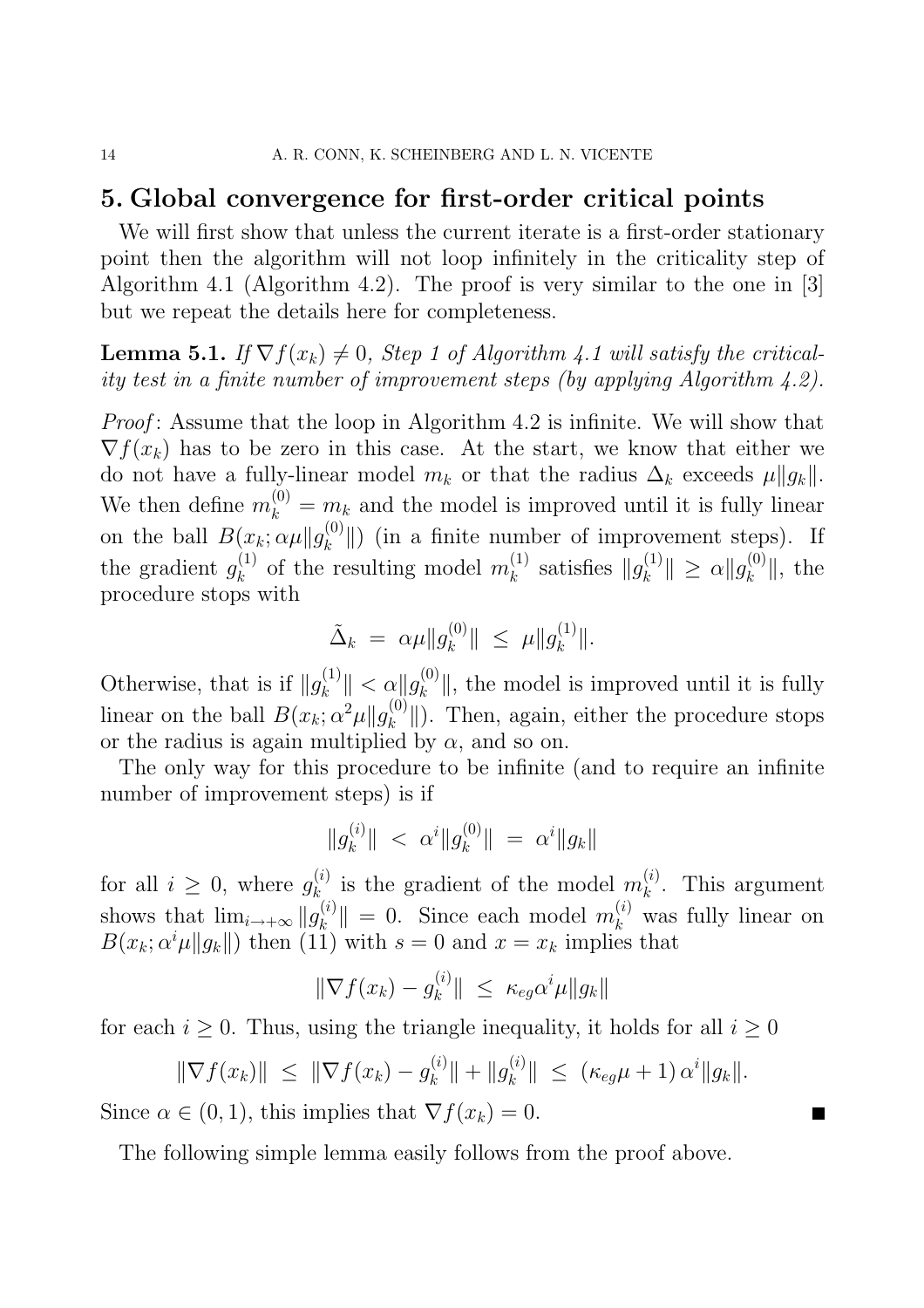**Lemma 5.2.** Suppose that there exists a constant  $\kappa_1 > 0$  such that  $||g_k|| \geq \kappa_1$ for all k. Then, the number of iterations of each execution of Algorithm 4.2 is uniformly bounded by  $\lceil \log_{\alpha}(\frac{\kappa_1}{\epsilon_c}) \rceil$  $\left[\frac{\kappa_1}{\epsilon_c}\right]$  for all k.

*Proof*: If  $\kappa_1 > \epsilon_c$  the criticality step is not entered and no such iterations are performed. So, let us focus on the case where  $\kappa_1 \leq \epsilon_c$ . It is trivial to observe that the number of iterations in each execution of Algorithm 4.2 is bounded by the number of times it requires to multiply  $\epsilon_c$  by  $\alpha$  to obtain a value not exceeding  $\kappa_1$ . In fact, suppose we entered the criticality step  $(\|g_k\| \leq \epsilon_c)$ . After applying Algorithm 4.2 we have

$$
\|\tilde{g}_k\| = \|g_k^{(i^*)}\| \ge \kappa_1 \ge \alpha^{i^*} \epsilon_c \ge \alpha^{i^*} \|g_k\|,
$$
  

$$
\left(\frac{\kappa_1}{2}\right).
$$

 $\blacksquare$ 

where  $i^* = \lceil \log_{\alpha} \left( \frac{\kappa_1}{\epsilon_c} \right) \rceil$  $\frac{\kappa_1}{\epsilon_c}\big)\big].$ 

We will prove now the results related to global convergence to first-order critical points. For minimization we need to assume that  $f$  is bounded from below.

**Assumption 5.1.** Assume f is bounded below on  $L(x_0)$ , that is there exists a constant  $\kappa_*$  such that, for all  $x \in L(x_0)$ ,  $f(x) \geq \kappa_*$ .

We will make use of the assumptions on the boundedness of f from below, on the Lipschitz continuity of the gradient of  $f$ , and on the existence of fully linear models; i.e., Assumptions 3.1, 3.2, and 5.1. We also require the model Hessian  $H_k = \nabla^2 m_k(x_k)$  to be uniformly bounded:

**Assumption 5.2.** There exists a constant  $\kappa_{bhm} > 0$  such that, for all  $x_k$ generated by the algorithm,

$$
||H_k|| \leq \kappa_{bhm}.
$$

We start the main part of the analysis with the following lemma.

**Lemma 5.3.** If  $m_k$  is fully linear on  $B(x_k; \Delta_k)$  and

$$
\Delta_k \leq \min\left[\frac{\|g_k\|}{\kappa_{bhm}}, \frac{\kappa_{fcd} \|g_k\|(1-\eta_1)}{4\kappa_{ef}}\right],
$$

then the k-th iteration is successful.

Proof: Since

$$
\Delta_k \leq \frac{\|g_k\|}{\kappa_{bhm}},
$$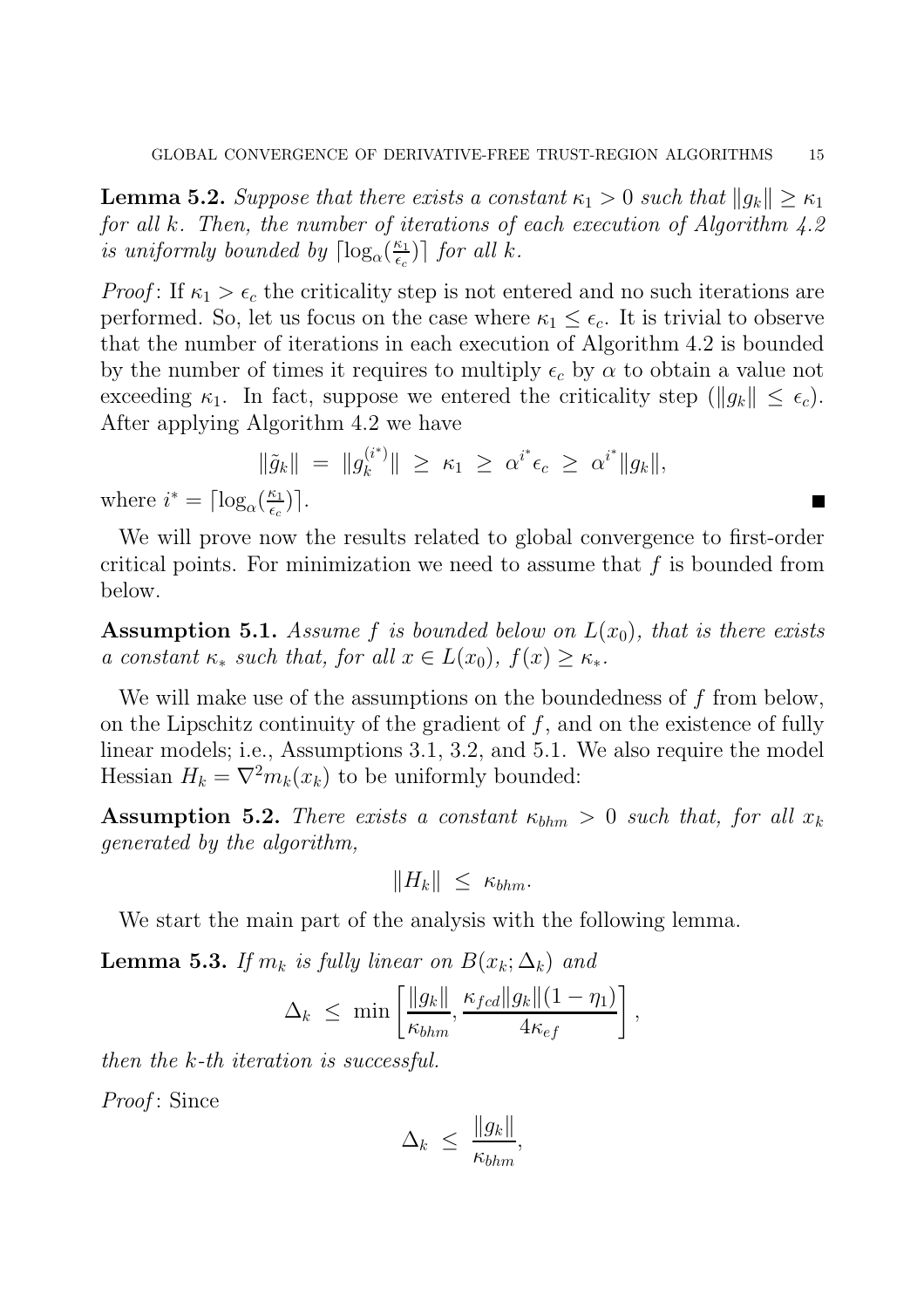the fraction of Cauchy decrease condition (5)-(6) immediately gives that

$$
m_k(x_k) - m_k(x_k + s_k) \ge \frac{\kappa_{fcd}}{2} \|g_k\| \min\left[\frac{\|g_k\|}{\kappa_{bhm}}, \Delta_k\right] = \frac{\kappa_{fcd}}{2} \|g_k\| \Delta_k. \quad (16)
$$

On the other hand, since the current model is fully linear on  $B(x_k; \Delta_k)$ , then from the bound (12) on the error between the function and the model and from (16) we have

$$
|\rho_k - 1| \leq \left| \frac{f(x_k + s_k) - m_k(x_k + s_k)}{m_k(x_k) - m_k(x_k + s_k)} \right| + \left| \frac{f(x_k) - m_k(x_k)}{m_k(x_k) - m_k(x_k + s_k)} \right|
$$
  

$$
\leq \frac{4\kappa_{ef}\Delta_k^2}{\kappa_{fcd} \|g_k\|\Delta_k}
$$
  

$$
\leq 1 - \eta_1,
$$

where we have used the fact that  $\Delta_k \leq \kappa_{fcd} ||g_k|| (1 - \eta_1)/(4 \kappa_{ef})$  to deduce the last inequality. Therefore,  $\rho_k \geq \eta_1$ , and iteration k is successful.

It now easily follows that if the gradient of the model is bounded away from zero then so is the trust-region radius.

**Lemma 5.4.** Suppose that there exists a constant  $\kappa_1 > 0$  such that  $||g_k|| \geq \kappa_1$ for all k. Then, there exists a constant  $\kappa_2 > 0$  such that

$$
\Delta_k~>~\kappa_2
$$

for all k.

*Proof*: First, let us assume that  $\epsilon_c > ||g_k|| \geq \kappa_1$ . Then the criticality step is invoked. From Lemma 5.2 we know that the number of iterations in each execution of Algorithm 4.2 is bounded by  $i^* = \lceil \log_{\alpha}(\frac{\kappa_1}{\epsilon_c}) \rceil$  $\frac{\kappa_1}{\epsilon_c}$ ]. Hence, after each criticality step  $\Delta_k = \tilde{\Delta}_k \geq \alpha^{i^*} \mu \|g_k\| \geq \alpha^{i^*} \mu \kappa_1.$ 

Now let us consider how  $\Delta_k$  can change outside the criticality step (including the case when  $||g_k|| \geq \epsilon_c$  and the criticality step was not even entered at the beginning of the iteration). By Lemma 5.3 and by the assumption that  $||g_k|| \geq \kappa_1$  for all k, whenever  $\Delta_k$  falls below a certain value

$$
\bar{\kappa}_2 = \min\left[\frac{\kappa_1}{\kappa_{bhm}}, \frac{\kappa_{fcd}\kappa_1(1-\eta_1)}{4\kappa_{ef}}\right],
$$

the k-th iteration has to be either successful or model improving (when it is not successful and  $m_k$  is not fully linear) and hence  $\Delta_{k+1} \geq \Delta_k$ . This, then, automatically implies that  $\Delta_j \geq \Delta_k$  for all  $j \geq k$  and  $\Delta_j \geq \gamma \bar{\kappa}_2$  for all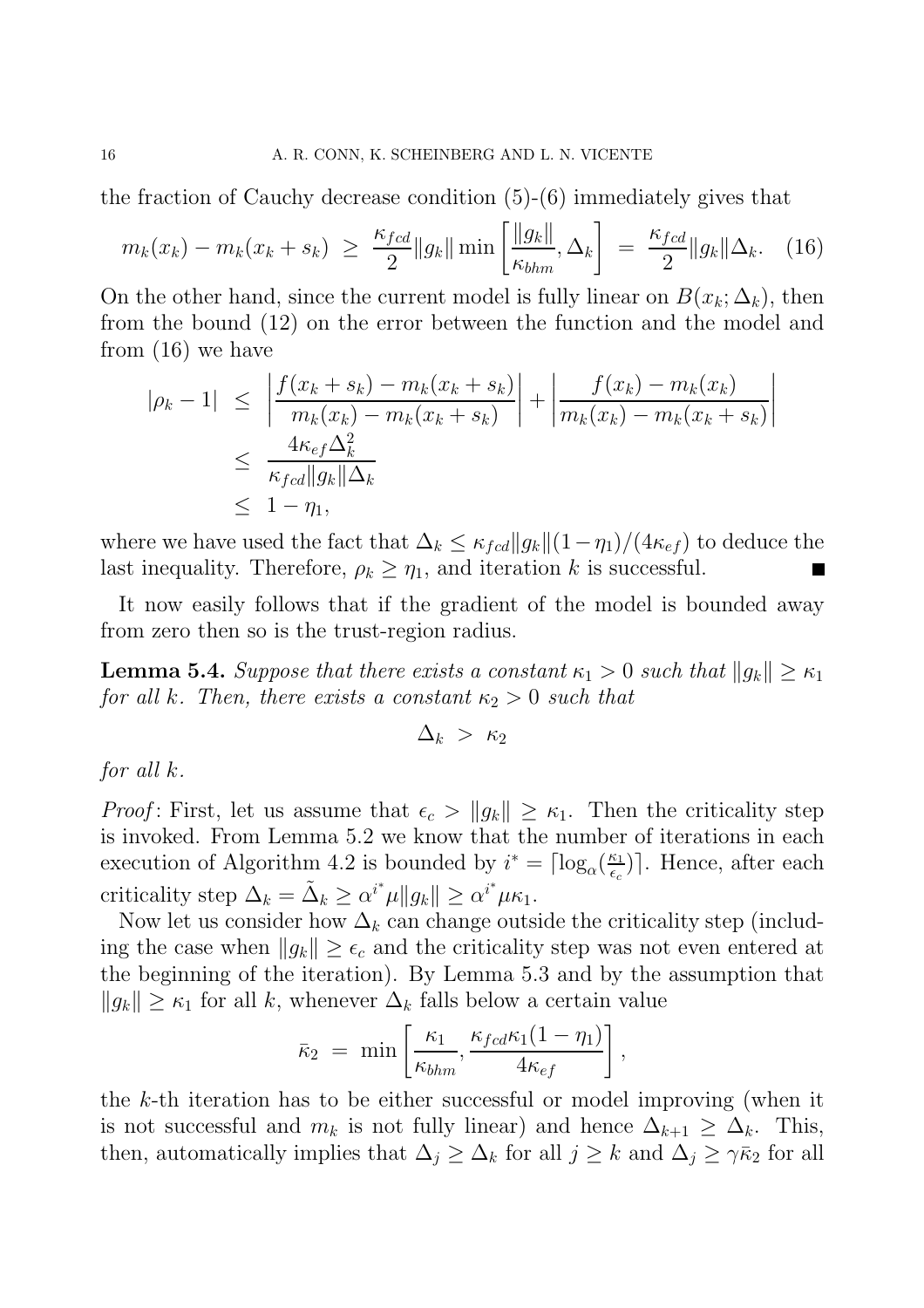$j \geq k$  due to the mechanism of Step 5. Combining the two bounds on  $\Delta_k$  we conclude that  $\Delta_k \geq \min\{\alpha^{i^*}\mu\kappa_1, \gamma\bar{\kappa}_2\} = \kappa_2.$ 

We will now consider what happens when the number of successful iterations is finite.

Lemma 5.5. If the number of successful iterations is finite then

$$
\lim_{k \to +\infty} \|\nabla f(x_k)\| = 0.
$$

Proof: Let us consider iterations that come after the last successful iteration. If an infinite loop occurs in Step 1, the result follows from Lemma 5.1.

Otherwise, we know that we can have only a finite (uniformly bounded, say by N) number of model-improvement iterations before the model becomes fully linear and, hence, there is an infinite number of iterations that are either acceptable or unsuccessful and in either case the trust region is reduced. Since there are no more successful iterations, then  $\Delta_k$  is never increased for sufficiently large k. Moreover,  $\Delta_k$  is decreased at least once every N iterations by a factor of  $\gamma$ . For any  $k_0 > 0$  sufficiently large,

$$
\sum_{k\geq k_0}^{+\infty} \Delta_k \leq N \sum_{i=1}^{+\infty} \gamma^i \Delta_{k_0} = \frac{N\gamma}{1-\gamma} \Delta_{k_0}.
$$

Thus,  $\Delta_k$  converges to zero.

Clearly, for any  $i \geq k_0$  and  $j \geq k_0$ , we have

$$
||x_i - x_j|| \leq \sum_{k \geq k_0}^{+\infty} \Delta_k \leq \frac{N\gamma}{1 - \gamma} \Delta_{k_0}.
$$

And, as we let  $k_0$  go to infinity,  $||x_i - x_j|| \to 0$  as i and j go to  $+\infty$ . Now, for each j, let  $i_j$  be the index of the first iteration after the j-th iteration for which the model  $m_j$  is fully linear.

Let us now observe that

$$
\|\nabla f(x_j)\| \leq \|\nabla f(x_j) - \nabla f(x_{i_j})\| + \|\nabla f(x_{i_j}) - g_{i_j}\| + \|g_{i_j}\|.
$$

What remains to show is that all three terms on the right hand side are converging to zero. The first term converges to zero because of the Lipschitz continuity of  $\nabla f$  and the fact that  $||x_{i_i} - x_j|| \to 0$ . The second term is converging to zero because of the bound (11) on the error between the gradients of a fully-linear model and the function  $f$  and the fact that  $m_{i_j}$  is fully linear. Finally, the third term can be shown to converge to zero by Lemma 5.3, since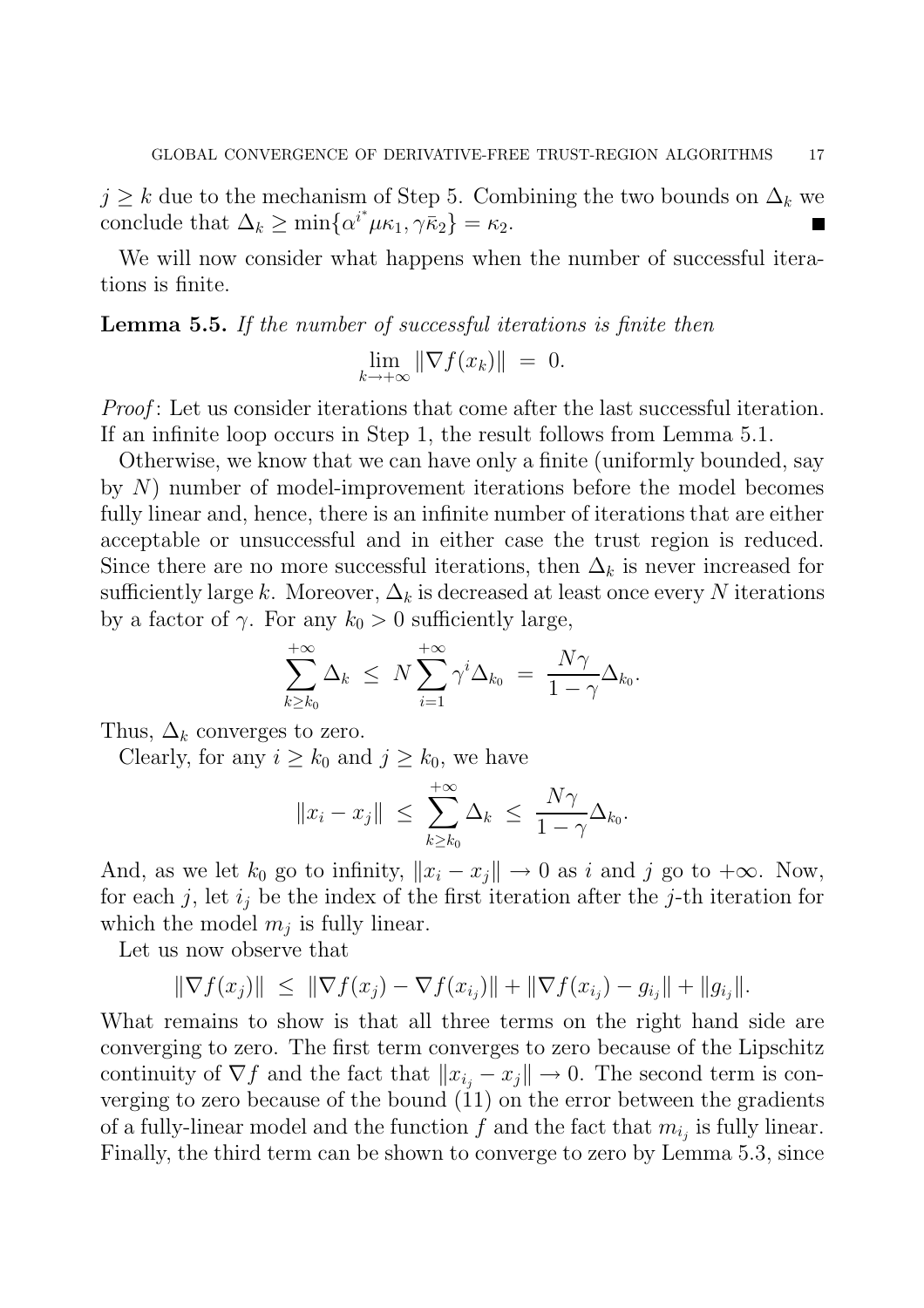if it was bounded away from zero for a subsequence, then for small enough  $\Delta_{i_j}$  (recall that  $\Delta_{i_j} \to 0$ ),  $i_j$  would be a successful iteration, which would then yield a contradiction.

We will now show that the gradient of the model is not bounded away from zero even if the number of successful iterations is infinite.

Lemma 5.6. If the number of successful iterations is infinite then

$$
\liminf_{k \to +\infty} \|g_k\| = 0. \tag{17}
$$

*Proof*: Assume, for the purpose of deriving a contradiction, that, for all  $k$ ,

$$
||g_k|| \ge \kappa_1 \tag{18}
$$

for some  $\kappa_1 > 0$ . By Lemma 5.4 we have that  $\Delta_k \geq \kappa_2$  for all k. Now consider a successful iteration of index k. The fact that  $k \in \mathcal{S}$  implies that

$$
f(x_k) - f(x_{k+1}) \geq \eta_1[m_k(x_k) - m_k(x_k + s_k)].
$$

By using the bound on the fraction of Cauchy decrease (5)-(6), we have that

$$
f(x_k) - f(x_{k+1}) \ge \eta_1 \frac{\kappa_{fcd}}{2} ||g_k|| \min \left[ \frac{||g_k||}{||H_k||}, \Delta_k \right].
$$

Now, using the bounds  $||g_k|| \geq \kappa_1$ ,  $\Delta_k \geq \kappa_2$ , and  $||H_k|| \leq \kappa_{bhm}$ , we have

$$
f(x_k) - f(x_{k+1}) \geq \eta_1 \kappa \frac{\kappa_{fcd}}{2} \min \left[ \frac{\kappa_1}{\kappa_{bhm}}, \kappa_2 \right] > 0.
$$

Hence, at each successful iteration, the objective function  $f$  is decreased by a positive amount bounded away from zero. But since the number of successful iterations is infinite, that means that  $f$  is reduced by an infinite amount, which contradicts our assumption that  $f$  is bounded from below. The assumption (18) must therefore be false, which yields (17).

We now show that if the model gradient  $||g_k||$  converges to zero on a subsequence then so does the true gradient  $\|\nabla f(x_k)\|$ .

**Lemma 5.7.** For any subsequence  $\{k_i\}$  such that

$$
\lim_{i \to +\infty} \|g_{k_i}\| = 0 \tag{19}
$$

it also holds that

$$
\lim_{i \to +\infty} \|\nabla f(x_{k_i})\| = 0. \tag{20}
$$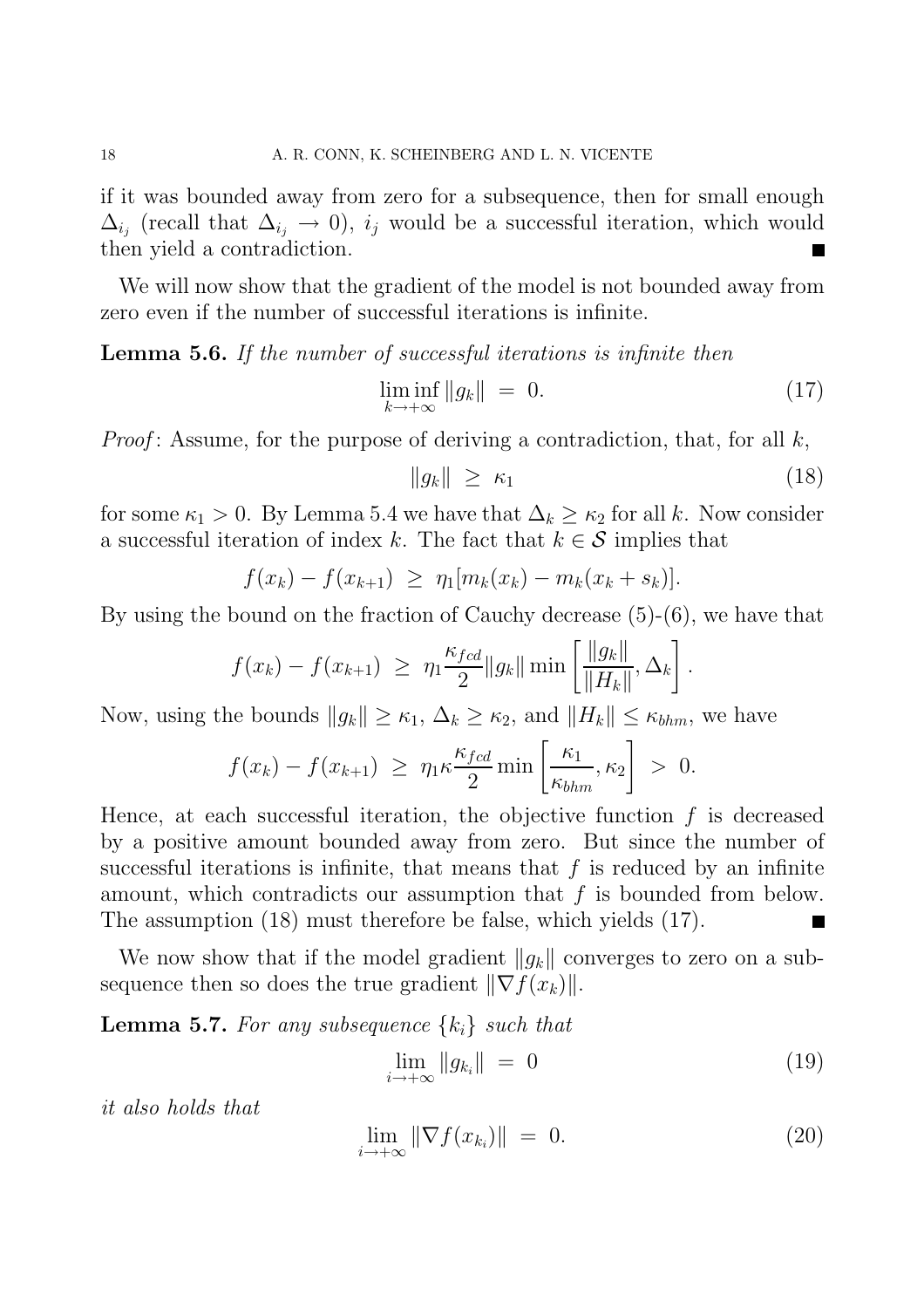*Proof*: By (19),  $||g_{k_i}|| \leq \epsilon_c$  for i sufficiently large, and by Lemma 5.1 the mechanism of Step 1 ensures that the model  $m_{k_i}$  is fully-linear on a ball  $B(x_{k_i}; \Delta_{k_i})$  for some  $\Delta_{k_i} \leq \mu \|g_{k_i}\|$  for all i sufficiently large if  $\nabla f(x_{k_i}) \neq 0$ . Then, using the bound (11) on the error between the gradients of the function and the model, we have

 $\|\nabla f(x_{k_i}) - g_{k_i}\| \leq \kappa_{eg} \Delta_{k_i} \leq \kappa_{eg} \mu \|g_{k_i}\|.$ 

As a consequence, we have

 $\|\nabla f(x_{k_i})\| \leq \|\nabla f(x_{k_i}) - g_{k_i}\| + \|g_{k_i}\| \leq (\kappa_{eg}\mu + 1)\|g_{k_i}\|,$ 

for all *i* sufficiently large. But since  $||g_{k_i}|| \to 0$  then this implies (20).

Lemmas 5.6 and 5.7 immediately give the following global convergence result.

Theorem 5.1. Let Assumptions 3.1, 3.2, 5.1, and 5.2 hold. Then,

$$
\liminf_{k \to +\infty} \nabla f(x_k) = 0.
$$

If the sequence of iterates is bounded then this result implies the existence of one limit point that is first-order critical. We are now able to prove that all limit points of the sequence of iterates are first-order critical. This latter result needs an additional assumption on the algorithm.

Theorem 5.2. Let Assumptions 3.1, 3.2, 5.1, and 5.2 hold. Assume in addition that the trust-region radius is never increased when  $k \in S \setminus S_+$ . Then,

$$
\lim_{k \to +\infty} \nabla f(x_k) = 0.
$$

*Proof*: We have established by Lemma 5.5 that in the case when  $S$  is finite the theorem holds. Hence, we will assume that  $\mathcal S$  is infinite. Suppose, for the purpose of establishing a contradiction, that there exists a subsequence  ${k_i}$  of successful or acceptable iterations such that

$$
\|\nabla f(x_{k_i})\| \ge \epsilon_0 > 0, \tag{21}
$$

for some  $\epsilon_0 > 0$  and for all i (we can ignore the other type of iterations, since  $x_k$  does not change during such iterations). Then, because of Lemma 5.7, we obtain that

$$
||g_{k_i}|| \geq \epsilon > 0,
$$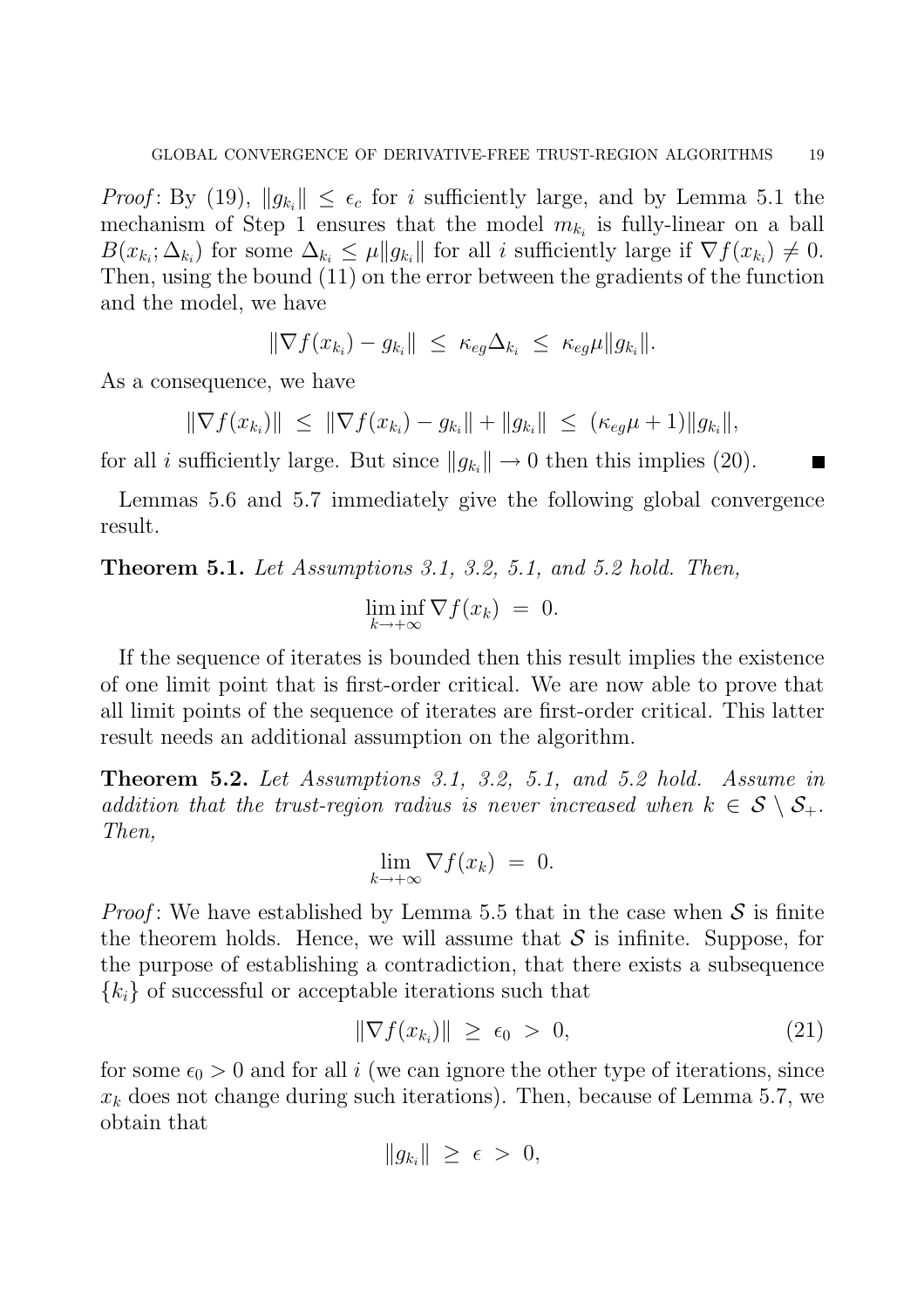for some  $\epsilon > 0$  and for all i sufficiently large. Without loss of generality, we pick  $\epsilon$  such that

$$
\epsilon \leq \min\left\{\frac{\epsilon_0}{2(2 + \kappa_{eg}\mu)}, \epsilon_c\right\}.
$$
\n(22)

Lemma 5.6 then ensures the existence, for each  $k_i$  in the subsequence, of a first iteration  $\ell_i > k_i$  such that  $||g_{\ell_i}|| < \epsilon$ . We thus obtain that there exists another subsequence indexed by  $\{\ell_i\}$  such that

$$
\|g_k\| \ge \epsilon \text{ for } k_i \le k < \ell_i \text{ and } \|g_{\ell_i}\| < \epsilon,\tag{23}
$$

for sufficiently large  $i$ .

We now restrict our attention to the set  $\mathcal K$  which is the subsequence of successful or acceptable iterations whose indices are in the set

$$
\cup_{i\in\mathbb{N}_0}\{k\in\mathbb{N}_0:\,k_i\leq k<\ell_i\},\
$$

where  $k_i$  and  $\ell_i$  belong to the two subsequences defined above.

We now show that for any large enough  $k \in \mathcal{K}$  the iteration k is successful. If  $\eta_0 > 0$ , for the purpose of this proof, we can assume that  $\eta_0 = \eta_1$  and all iterations are successful.

Suppose now that  $\eta_0 = 0$ , recall that we then assume that  $\Delta_k$  increases only when  $k \in \mathcal{S}_+$ , and suppose that there is an infinite number of acceptable iterations in  $K$ . Without loss of generality we can then assume that there is an acceptable iteration somewhere between the iterations  $k_i$  and  $\ell_i$  for all i. By Lemma 5.3 we know that once

$$
\Delta_k \leq \bar{\kappa}_2 = \min\left[\frac{\epsilon}{\kappa_{bmh}}, \frac{\kappa_{fcd}\epsilon(1-\eta_1)}{4\kappa_{ef}}\right],\tag{24}
$$

then we will either have a model-improving iteration (which we can ignore) or we a have successful iteration (instead of an acceptable one). Since we assumed that for all  $i$  there exists at least one acceptable iteration  $k$  such that  $k_i \leq k \leq \ell_i$ , then for this k we get  $\Delta_k \geq \bar{\kappa}_2$ . On the other hand, we know that during iterations whose indices  $k$  are not in  $K$  the criticality step is invoked and  $\Delta_k$  is decreased to satisfy  $\Delta_k \leq \mu \|g_k\|$ . We also know that a subsequence of such  $||g_k||$  converges to zero, hence for i large enough we know that on iterations between  $\ell_i$  and  $k_{i+1}$  the trust-region radius has to be reduced at least once to a value below  $\frac{\bar{\kappa}_2}{\gamma_{inc}}$ . Since we assume that  $\Delta_k \ge \bar{\kappa}_2$  for some  $k_i \leq k < \ell_i$  for all i large enough, this means that for all i large enough  $\Delta_k$  has to be increased at least once from the value above  $\frac{\bar{\kappa}_2}{\gamma_{inc}}$  to the value above  $\bar{\kappa}_2$ . Recall that we assume that the only time when  $\Delta_k$  can increase is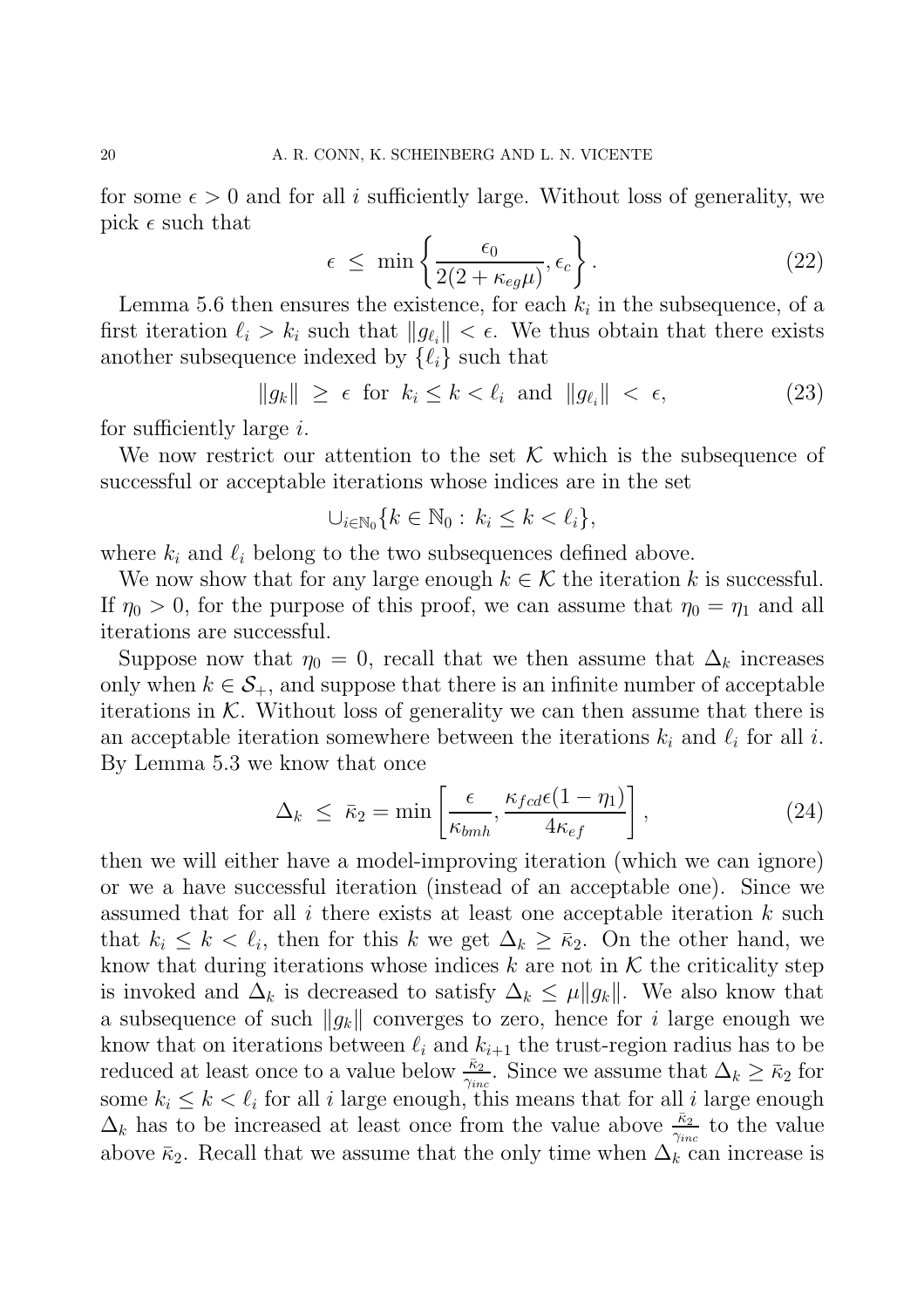when  $k \in \mathcal{S}_+$ . This means that for each i large enough there is a successful iteration  $\ell_i \leq k < \ell_{i+1}, k \in \mathcal{S}_+$  with  $\Delta_k \geq \frac{\bar{\kappa}_2}{\gamma_{in}}$  $\frac{\bar{\kappa}_2}{\gamma_{inc}}$  and  $\|g_k\| > \frac{\Delta_k}{\beta} \geq \frac{\bar{\kappa}_2}{\beta \gamma_{in}}$  $\frac{\kappa_2}{\beta\gamma_{inc}}$ . On each such iteration

$$
f(x_k) - f(x_{k+1}) \ge \eta_1[m_k(x_k) - m_k(x_k + s_k)] \ge \eta_1 \frac{\kappa_{fcd}}{2} \|g_k\| \min\left[\frac{\|g_k\|}{\kappa_{bhm}}, \Delta_k\right].
$$
\n(25)

This implies that there is an infinite number of successful iterations with both  $||g_k||$  and  $\Delta_k$  bounded away from zero from below, which, as we have observed before, contradicts the boundedness of  $f(x)$  from below. Hence, we have a contradiction with the assumption that there is an infinite number of acceptable iterations in K. After a certain large enough i all iterations in K are thus successful.

Moreover, it follows from the arguments above that

$$
\lim_{\substack{k \to +\infty \\ k \in \mathcal{K}}} \Delta_k = 0.
$$

As a consequence we obtain  $\Delta_k \leq \frac{\epsilon}{\kappa_{bh}}$  $\frac{\epsilon}{\kappa_{bbm}}$  for  $k \in \mathcal{K}$  sufficiently large, and (25) and k being sufficiently large imply

$$
\Delta_k \leq \frac{2}{\eta_1 \kappa_{fcd} \epsilon} [f(x_k) - f(x_{k+1})].
$$

We then deduce from this bound that, for  $i$  sufficiently large,

$$
||x_{k_i} - x_{\ell_i}|| \leq \sum_{\substack{j=k_i \\ j \in \mathcal{K}}}^{\ell_i - 1} ||x_j - x_{j+1}|| \leq \sum_{\substack{j=k_i \\ j \in \mathcal{K} \cap \mathcal{S}}}^{\ell_i - 1} \Delta_j \leq \frac{2}{\eta_1 \kappa_{fcd} \epsilon} [f(x_{k_i}) - f(x_{\ell_i})].
$$

Since the sequence  $\{f(x_k)\}\$ is bounded below (Assumption 5.1) and monotonic decreasing, we see that the right-hand side of this inequality must converge to zero, and we therefore obtain that

$$
\lim_{i \to +\infty} ||x_{k_i} - x_{\ell_i}|| = 0.
$$

Now,

$$
\|\nabla f(x_{k_i})\| \leq \|\nabla f(x_{k_i}) - \nabla f(x_{\ell_i})\| + \|\nabla f(x_{\ell_i}) - g_{\ell_i}\| + \|g_{\ell_i}\|.
$$

The first term of the right-hand side tends to zero because of the Lipschitz continuity of the gradient of f (Assumption 3.1), and is thus bounded by  $\epsilon$  for i sufficiently large. The third term is bounded by  $\epsilon$  by (23). For the second term we use the fact that, from (22), we know that the criticality step was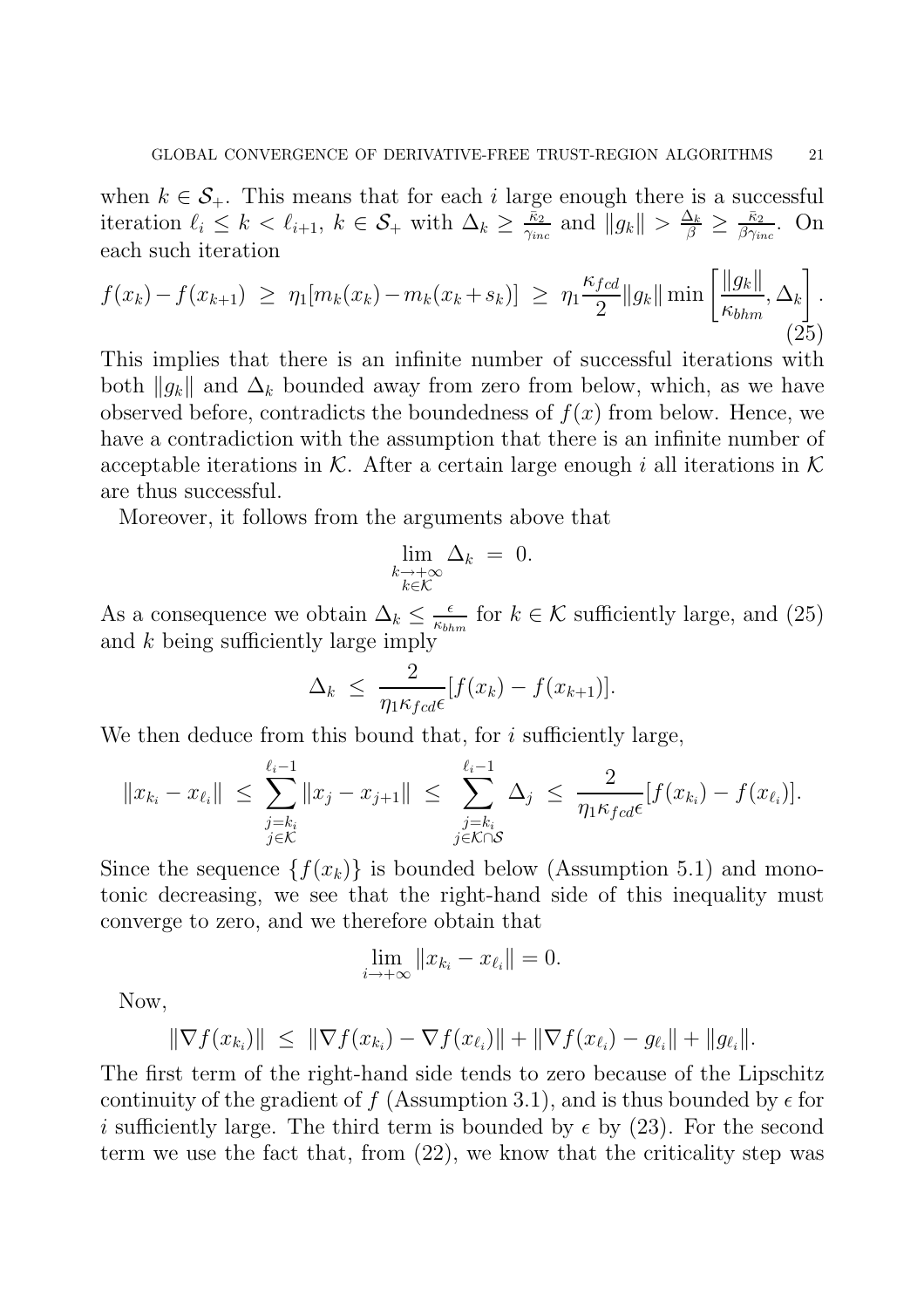invoked at iteration  $\ell_i$ . Thus, the model  $m_{\ell_i}$  is fully linear on  $B(x_{\ell_i}; \mu \| g_{\ell_i} \|)$ and using (23), we also deduce that the second term is bounded by  $\kappa_{eq}\mu\epsilon$  (for i sufficiently large). As a consequence, we obtain from these bounds and  $(22)$ that

$$
\|\nabla f(x_{k_i})\| \le (2 + \kappa_{eg}\mu)\epsilon \le \frac{1}{2}\epsilon_0
$$

for i large enough, which contradicts  $(21)$ . Hence our initial assumption must be false and the theorem follows.

**Remark 5.1.** Instead of assuming that  $\Delta_k$  is not increased during iterations whose indices are in  $S \setminus S_+$  we can assume that  $\eta_0 \in (0,1)$  and the above theorem will still hold. The proof is simpler than the proof above and is omitted.

## 6. Derivative-free trust-region method (second order)

In order to achieve global convergence to second-order critical points, the algorithm must attempt to drive to zero a quantity that expresses secondorder stationarity. Following [2, Section 9.3], one possibility is to work with

$$
\sigma_k^m = \max\left\{||g_k||, -\lambda_{\min}(H_k)\right\},\,
$$

which measures the second-order stationarity of the model.

The algorithm follows mostly the same lines as Algorithm 4.1. One fundamental difference is that  $\sigma_k^m$  $\binom{m}{k}$  now plays the role of  $||g_k||$ . Another is the need to work with fully-quadratic models. A third main modification is the need to be able to solve the trust-region subproblem better, so that the step yields both a fraction of Cauchy decrease and a fraction of the eigenstep decrease when negative curvature is present. We state the version of the algorithm we wish to consider.

### Algorithm 6.1 (Derivative-free trust-region method (2nd order)).

Step 0 (initialization): Choose an initial point  $x_0$  and  $\Delta_{max} > 0$ . We assume that an initial model  $m_0$  and a trust-region radius  $\Delta_0 \in$  $(0, \Delta_{max})$  are given.

The constants  $\eta_0$ ,  $\eta_1$ ,  $\gamma$ ,  $\gamma_{inc} \epsilon_c > 0$ ,  $\beta$ , and  $\mu > 0$  are also given and satisfy the conditions  $0 \le \eta_0 \le \eta_1 < 1$  (with  $\eta_1 \neq 0$ ),  $0 < \gamma < 1 < \gamma_{inc}$ ,  $\epsilon_c > 0$ , and  $\mu > \beta > 0$ . Set  $k = 0$ .

Step 1 (criticality test): If  $\sigma_k^m \leq \epsilon_c$ , use Algorithm 6.2 (described below) to construct a model  $\tilde{m}_k$ , which is fully quadratic (for some constants  $\kappa_{ef}$ ,  $\kappa_{eg}$ , and  $\kappa_{eh}$ , which remain the same for all iterations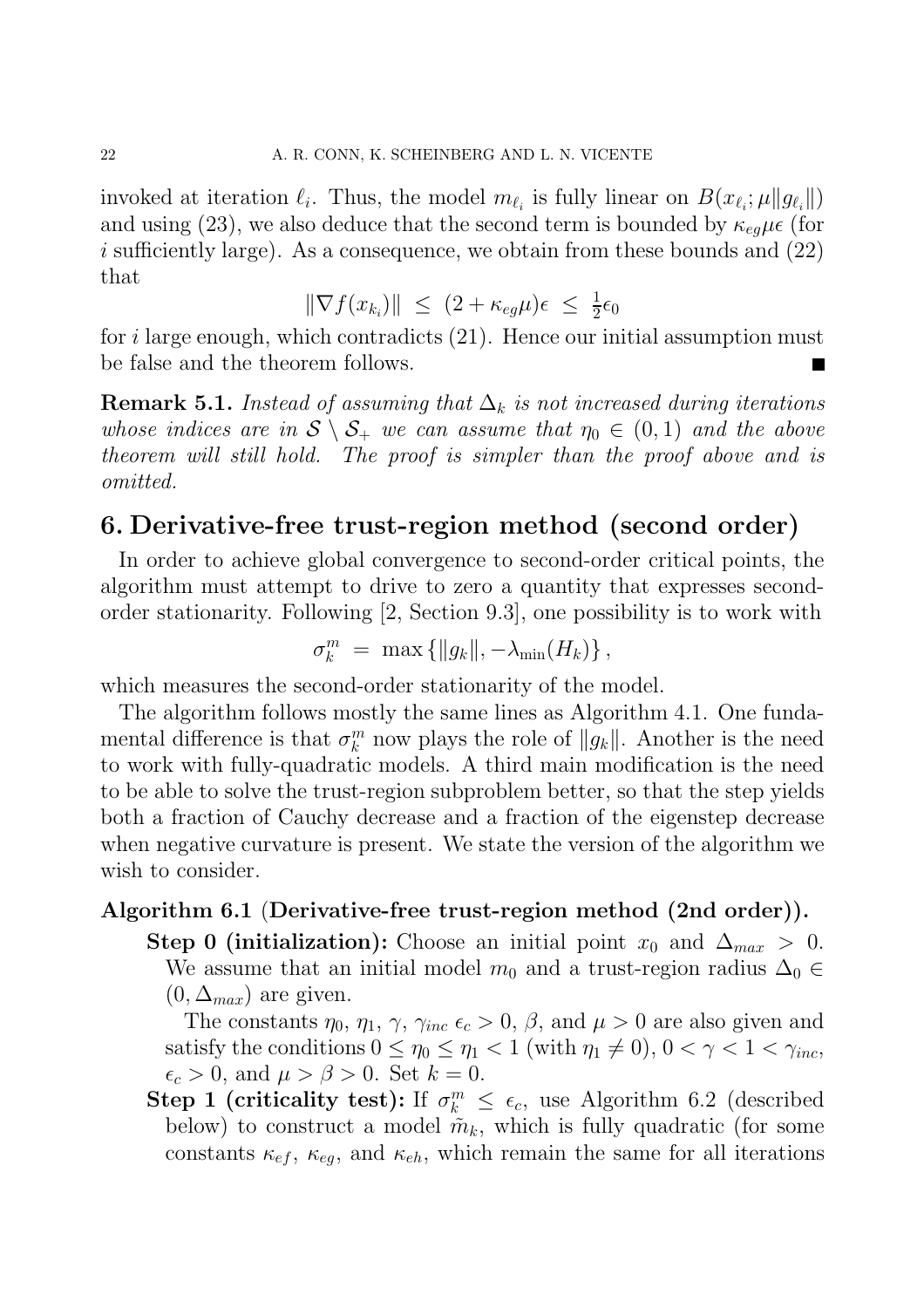of Algorithm 6.1) on the ball  $B(x_k; \tilde{\Delta}_k)$  for some  $\tilde{\Delta}_k \in (0, \mu \tilde{\sigma}_k^m)$  $_{k}^{m}$ ]. Set  $m_k = \tilde{m}_k$  and  $\Delta_k = \min\{\tilde{\Delta}_k, \Delta_k\}.$ 

- Step 2 (step calculation): Compute a step  $s_k$  that sufficiently reduces the model  $m_k$  (in the sense of (9)) and such that  $x_k + s_k \in$  $B(x_k; \Delta_k)$ .
- Step 3 (acceptance of the trial point): Compute  $f(x_k+s_k)$  and define

$$
\rho_k = \frac{f(x_k) - f(x_k + s_k)}{m_k(x_k) - m_k(x_k + s_k)}.
$$

If  $\rho_k > \eta_1$  or if both  $\rho_k > \eta_0$  and the model is fully quadratic (for the positive constants  $\kappa_{ef}$ ,  $\kappa_{eg}$ , and  $\kappa_{eh}$ ) on  $B(x_k; \Delta_k)$ , then  $x_{k+1} = x_k + s_k$ and the model is updated to take into consideration the new iterate resulting in a new model  $m_{k+1}$ ; otherwise the model and the iterate remain unchanged.

**Step 4 (model improvement):** If  $\rho_k < \eta_1$  and if the model  $m_k$  is not fully quadratic on  $B(x_k; \Delta_k)$ , then make it so by suitable improvement steps. Define  $m_{k+1}$  to be the (possibly improved) model.

Step 5 (trust-region radius update): Set

$$
\Delta_{k+1} \in \left\{ \begin{array}{ll} \min\{\gamma_{inc}\Delta_k, \Delta_{max}\} & \text{if } \rho_k \ge \eta_1 \text{ and } \Delta_k < \beta \sigma_k^m, \\ [\Delta_k, \Delta_{max}] & \text{if } \rho_k \ge \eta_1 \text{ and } \Delta_k \ge \beta \sigma_k^m, \\ \gamma \Delta_k & \text{if } \rho_k < \eta_1 \text{ and } m_k \text{ is fully quadratic,} \\ \Delta_k & \text{if } \rho_k < \eta_1 \text{ and } m_k \text{ is not fully quadratic.} \end{array} \right.
$$

Increment k by one and go to Step 1.

We need to recall for Algorithm 6.1 the definitions of **successful**, **accept**able, model-improving, and unsuccessful iterations which we stated for the sequence of iterations generated by Algorithm 4.1. We will use the same definitions here, adapted to the quadratic models. We again denote the set of all successful iterations by S and the set of all such iterations when  $\Delta_k < \beta \sigma_k^m$ by  $S_{+}$ .

As in the first-order case, during a model-improvement step,  $\Delta_k$  and  $x_k$  remain unchanged, hence there can only be a finite number of model-improvement steps before a fully-quadratic model is obtained. The comments outlined in Remark 4.1 about possibly changing  $x_k$  at any model-improving iteration, suitably modified, apply in the fully-quadratic case as well.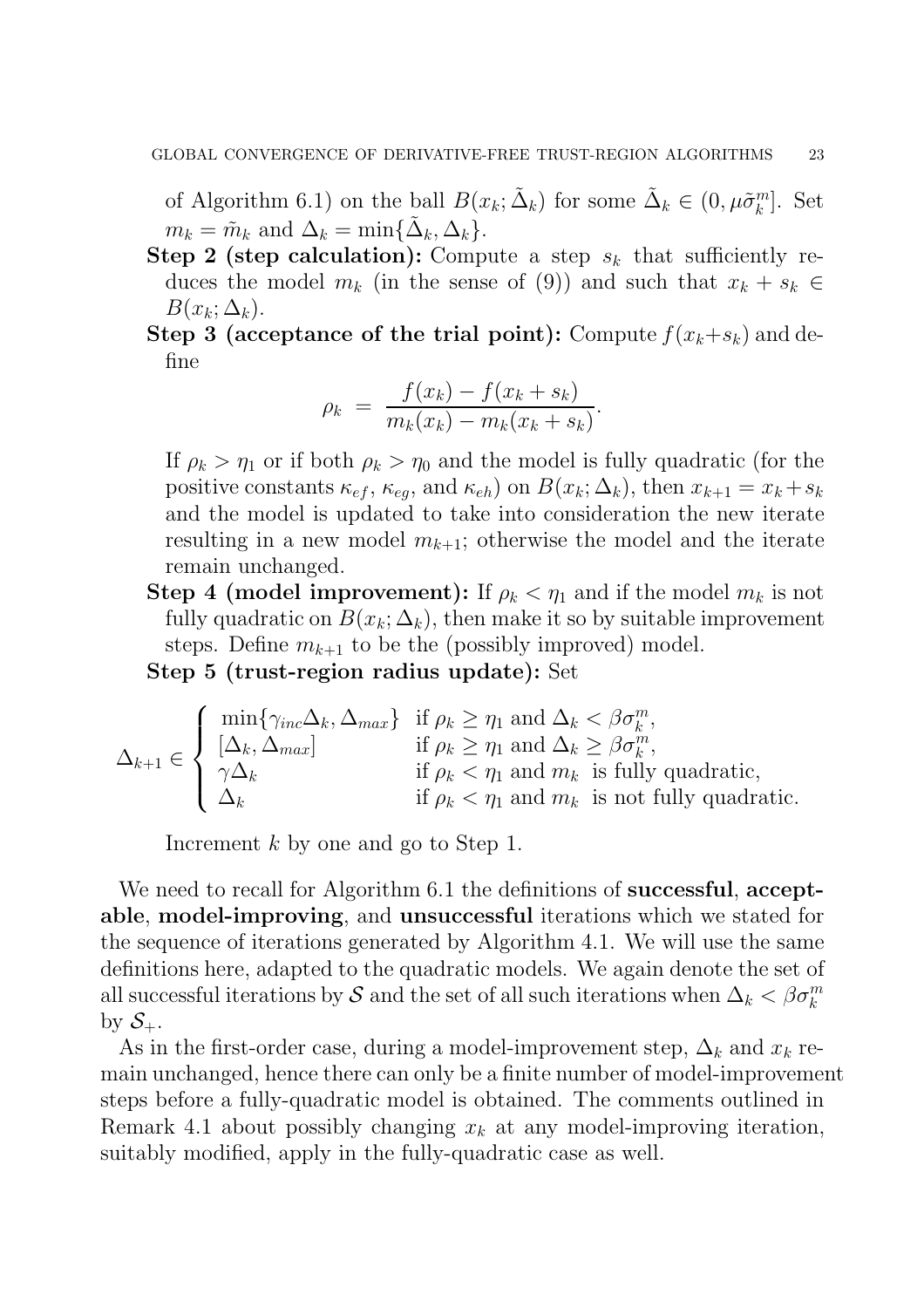The criticality step can be implemented following a procedure similar to the one described in Algorithm 4.2, essentially by replacing  $||g_k||$  by  $\sigma_k^m$  $\binom{m}{k}$  and by enforcing fully-quadratic models rather fully-linear ones.

Algorithm 6.2 (Criticality step: 2nd order). This algorithm is only applied if  $\sigma_k^m \leq \epsilon_c$  and one the following holds: model  $m_k$  is not fully quadratic or if  $\Delta_k > \mu \sigma_k^m$ . The constant  $\alpha \in (0,1)$  should be chosen at Step 0 of Algorithm 6.1.

**Initialization:** Set  $i = 0$ . Set  $m_k^{(0)} = m_k$ .

**Repeat** Increment *i* by one. Improve the previous model  $m_k^{(i-1)}$  $\binom{k}{k}$  until it is fully quadratic on  $B(x_k; \alpha^i \mu(\sigma_k^m))$  $\binom{m}{k}$ <sup>(0)</sup>) (notice that this can be done in a finite, uniformly bounded number of steps). Denote the new model by  $m_k^{(i)}$  $\Omega_k^{(i)}$ . Set  $\tilde{\Delta}_k = \alpha \mu(\sigma_k^m)$  $\binom{m}{k}^{(0)}$  and  $\tilde{m}_k = m_k^{(i)}$  $\frac{u}{k}$ . Until  $\tilde{\tilde{\Delta}}_k \leq \mu(\sigma_k^m)$  $_{k}^{m})^{\left( i\right) }.$ 

## 7. Global convergence for second-order critical points

For global convergence to second-order critical points, we will need one more order of smoothness, namely Assumption 3.3 on the Lipschitz continuity of the Hessian of f. It will be also necessary to assume that the function  $f$ is bounded from below (Assumption 5.1). Naturally, we will also assume the existence of fully-quadratic models (Assumption 3.4).

We start by introducing the notation

$$
\sigma^m(x) = \max \{ ||\nabla m(x)||, -\lambda_{\min}(\nabla^2 m(x)) \}
$$

and

$$
\sigma(x) = \max \{ ||\nabla f(x)||, -\lambda_{\min}(\nabla^2 f(x)) \}.
$$

It will be important to bound the difference between the true  $\sigma(x)$  and the model  $\sigma^m(x)$ . For that purpose, we first derive a bound on the difference between the smallest eigenvalues of a function and of a corresponding fullyquadratic model.

Proposition 7.1. Suppose that Assumption 3.3 holds and m is a fullyquadratic model on  $B(x; \Delta)$ . Then, we have that

$$
|\lambda_{min}(\nabla^2 f(x)) - \lambda_{min}(\nabla^2 m(x))| \leq \sqrt{n} \kappa_{eh} \Delta.
$$

*Proof*: The proof follows directly from the bound (13) on the error between the Hessians of  $m$  and  $f$  and the Wielandt-Hoffman Theorem (see, for example [6, Theorem 6.3.5]).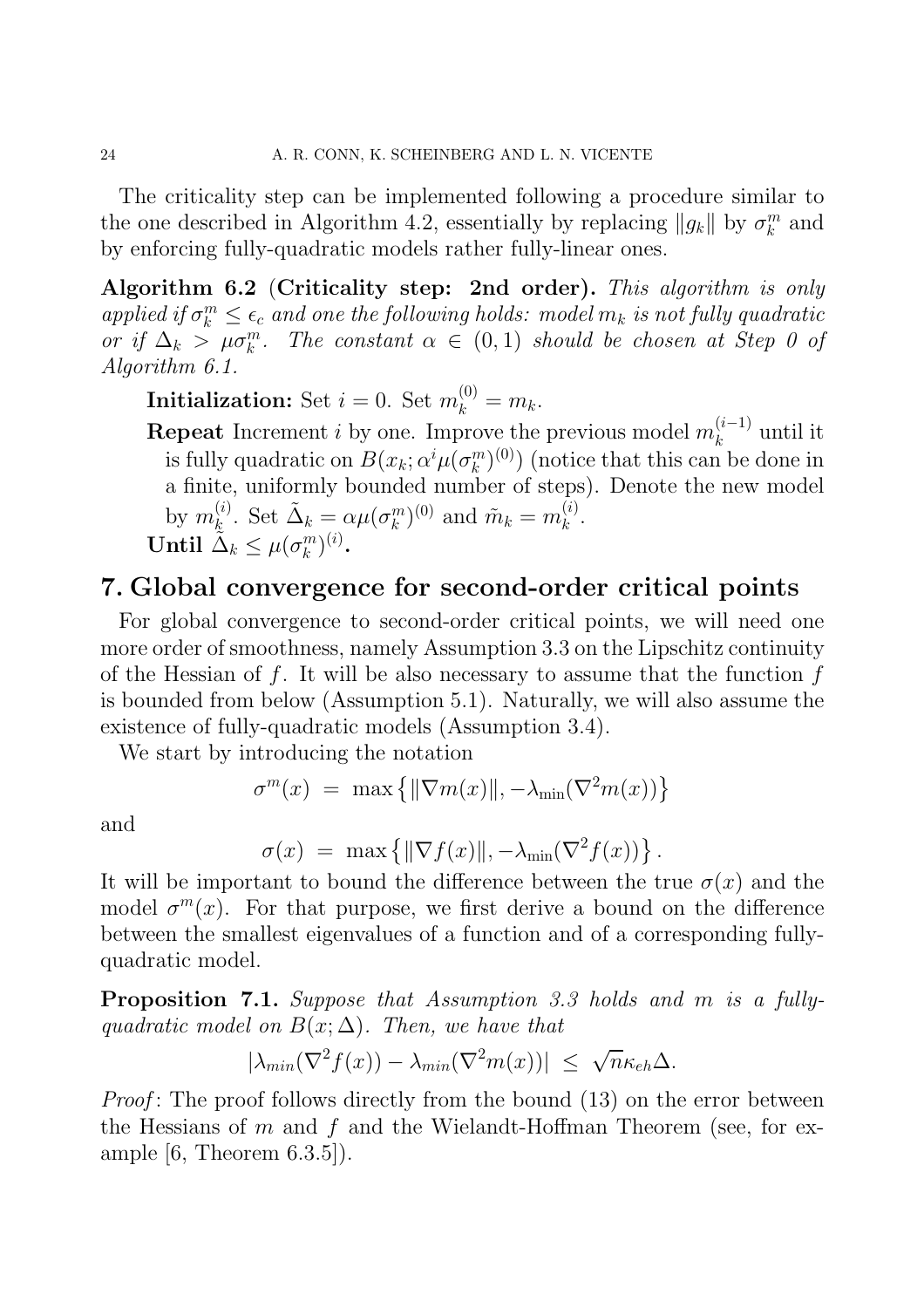If we assume that the eigenvalues of  $\nabla^2 f(x)$  are  $\lambda_1 \leq \cdots \leq \lambda_n$  and of  $\nabla^2 m(x)$  are  $\mu_1 \leq \cdots \leq \mu_n$  then

$$
\kappa_{eh} \Delta \geq \|\nabla^2 f(x) - \nabla^2 m(x)\| \geq \|\nabla^2 f(x) - \nabla^2 m(x)\|_F / \sqrt{n} \geq \left\{\sum_{i=1}^n |\lambda_i - \mu_i|^2 / n\right\}^{\frac{1}{2}}
$$

$$
\geq \frac{|\lambda_1 - \mu_1|}{\sqrt{n}} = \frac{|\lambda_{min}(\nabla^2 f(x)) - \lambda_{min}(\nabla^2 m(x))|}{\sqrt{n}}
$$

and the result follows.

The difference between the true  $\sigma(x)$  and the model  $\sigma^m(x)$  is of the order of  $\Delta$ .

**Lemma 7.1.** Let  $\Delta$  be bounded by  $\Delta_{max}$ . Suppose that Assumption 3.3 holds and m is a fully-quadratic model on  $B(x; \Delta)$ . Then, we have that

$$
|\sigma(x) - \sigma^m(x)| \le \kappa_{\sigma} \Delta. \tag{26}
$$

*Proof*: It follows that

$$
|\sigma(x) - \sigma^m(x)| = |\max \{ ||\nabla f(x)||, \max\{-\lambda_{\min}(\nabla^2 f(x)), 0\} \} - \max \{ ||\nabla m(x)||, \max\{-\lambda_{\min}(\nabla^2 m(x)), 0\} \} |
$$
  

$$
\leq \max \{ ||\nabla f(x)|| - ||\nabla m(x)|| |,
$$
  

$$
|\max\{-\lambda_{\min}(\nabla^2 f(x)), 0\} \} - \max\{-\lambda_{\min}(\nabla^2 m(x)), 0\} \} |.
$$

The first argument  $\|\nabla f(x)\| - \|\nabla m(x)\|$  is bounded above by  $\kappa_{eq}\Delta_{max}\Delta$ , because of the error bound (14) between the gradients of  $f$  and  $m$ , and from the bound  $\Delta \leq \Delta_{max}$ . The second argument is clearly dominated by  $|\lambda_{\min}(\nabla^2 f(x)) - \lambda_{\min}(\nabla^2 m(x))|$ , which is bounded above by  $\sqrt{n} \kappa_{eh} \Delta$  because of Proposition 7.1. Finally we need only to write  $\kappa_{\sigma} = \max\{\kappa_{eg}\Delta_{max}, \sqrt{n}\kappa_{eh}\}$ and the result follows.

The convergence theory will require the already mentioned Assumptions 3.3, 3.4, and 5.1, as well the uniform upper bound on the Hessians of the quadratic models (Assumption 5.2).

As for the first-order case, we begin by proving that the criticality step can be successfully executed with a finite number of improvement steps.

**Lemma 7.2.** If  $\sigma(x_k) \neq 0$ , Step 1 of Algorithm 6.1 will satisfy the criticality test in a finite number of improvement steps (by applying Algorithm 6.2).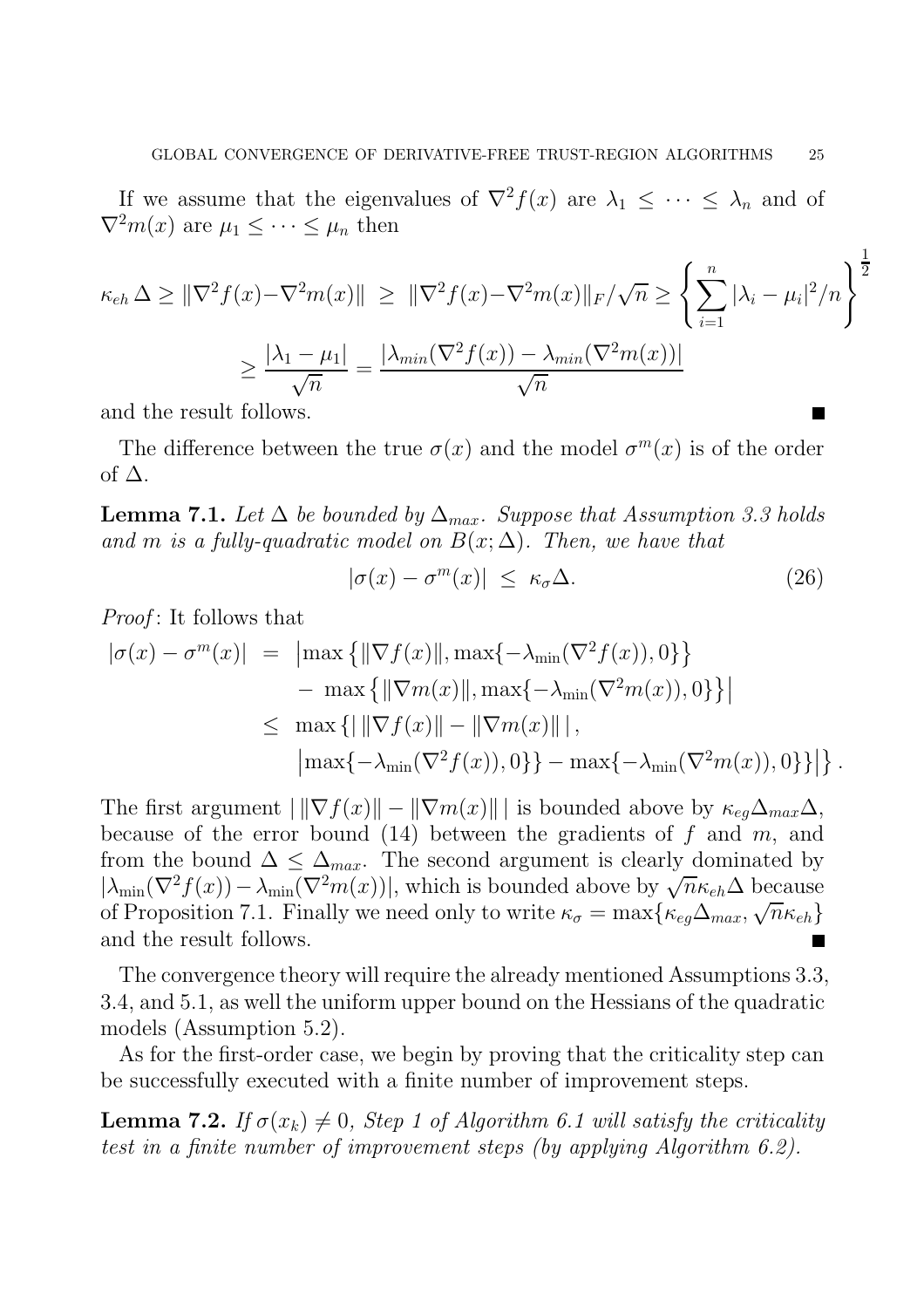Proof: The proof is practically identical to the proof of Lemma 5.1, with  $\|g_k\|$  replaced by  $\sigma_k^m$  $_k^m$  and  $\nabla f(x_k)$  replaced by  $\sigma(x_k)$ .

We now state the second order analogue of Lemma 5.2.

**Lemma 7.3.** Suppose that there exists a constant  $\kappa_1 > 0$  such that  $\sigma_k^m \geq \kappa_1$ for all k. Then, the number of iterations of each execution of Algorithm 6.2 is uniformly bounded by  $\lceil \log_{\alpha}(\frac{\kappa_1}{\epsilon_c}) \rceil$  $\left[\frac{\kappa_1}{\epsilon_c}\right]$  for all k.

*Proof*: The proof is the exact repetition of the proof of Lemma 5.2 with  $||g_k||$ replaced by  $\sigma_k^m$  $\frac{m}{k}$ . П

We now show that an iteration must be successful if the current model is fully quadratic and the trust-region radius is small enough with respect to  $\sigma^m_k$  $_k^m$ .

**Lemma 7.4.** If  $m_k$  is fully quadratic on  $B(x_k; \Delta_k)$  and

$$
\Delta_k \leq \min \left[ \frac{\sigma_k^m}{\kappa_{bhm}}, \frac{\kappa_{fod}\sigma_k^m(1-\eta_1)}{4\kappa_{ef}\Delta_{max}}, \frac{\kappa_{fod}\sigma_k^m(1-\eta_1)}{4\kappa_{ef}} \right],
$$

then the k-th iteration is successful.

*Proof*: The proof is similar to the proof of Lemma 5.3 for the first-order case, however now we need to take the second-order terms into account.

First we recall the fractions of Cauchy and eigenstep decreases (9)-(10), written after the application of Assumption 5.2,

$$
m_k(x_k) - m_k(x_k + s_k) \ge \frac{\kappa_{fod}}{2} \max \left\{ \|g_k\| \min \left[\frac{\|g_k\|}{\kappa_{bhd}}, \Delta_k \right], -\tau_k \Delta_k^2 \right\}.
$$

From the expression for  $\sigma_k^m$  $_k^m$ , one of the two cases has to hold: either  $||g_k|| =$  $\sigma^m_k$  $\sum_{k=0}^{m}$  or  $-\tau_k = -\lambda_{min}(H_k) = \sigma_k^m$  $_k^m$ .

In the first case, using the fact that  $\Delta_k \leq \sigma_k^m$  $\binom{m}{k}/\kappa_{bhm}$ , we conclude that

$$
m_k(x_k) - m_k(x_k + s_k) \ge \frac{\kappa_{fod}}{2} \|g_k\|\Delta_k = \frac{\kappa_{fod}}{2} \sigma_k^m \Delta_k. \tag{27}
$$

On the other hand, since the current model is fully-quadratic on  $B(x_k; \Delta_k)$ , we may deduce from (27) and the bound (15) on the error between the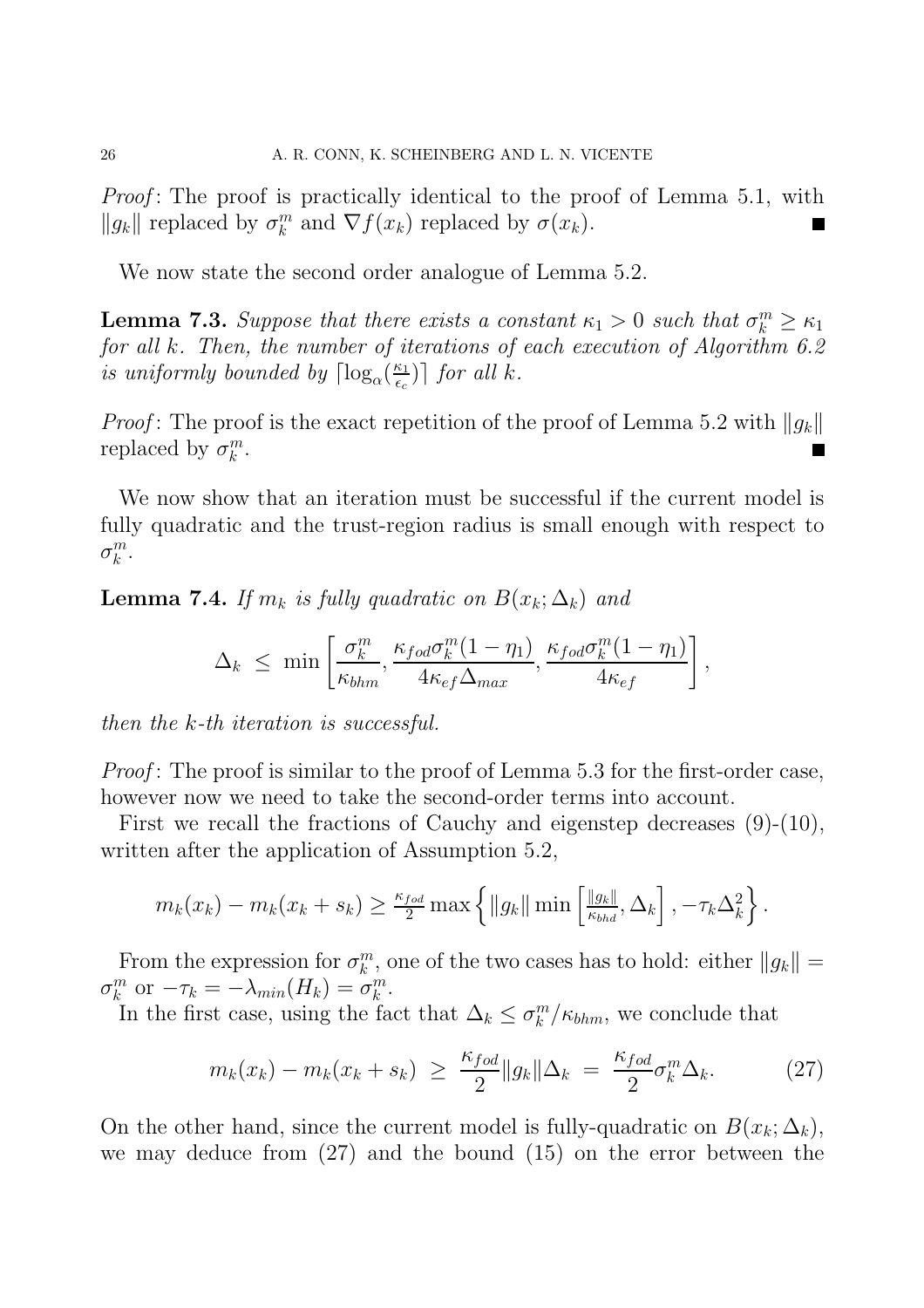model  $m_k$  and f that

$$
|\rho_k - 1| \leq \left| \frac{f(x_k + s_k) - m_k(x_k + s_k)}{m_k(x_k) - m_k(x_k + s_k)} \right| + \left| \frac{f(x_k) - m_k(x_k)}{m_k(x_k) - m_k(x_k + s_k)} \right|
$$
  

$$
\leq \frac{4\kappa_{ef} \Delta_k^3}{\kappa_{fod} \sigma_k^m \Delta_k}
$$
  

$$
\leq \frac{4\kappa_{ef} \Delta_{max}}{\kappa_{fod} \sigma_k^m} \Delta_k
$$
  

$$
\leq 1 - \eta_1.
$$

In the case when  $-\tau_k = \sigma_k^m$  $_k^m$ , we first write

$$
m_k(x_k) - m_k(x_k + s_k) \ge -\frac{\kappa_{fod}}{2} \tau_k \Delta_k^2 = \frac{\kappa_{fod}}{2} \sigma_k^m \Delta_k^2. \tag{28}
$$

But, since the current model is fully-quadratic on  $B(x_k; \Delta_k)$ , we deduce from (28) and the bound (15) on the error between  $m_k$  and f that

$$
|\rho_k - 1| \leq \left| \frac{f(x_k + s_k) - m_k(x_k + s_k)}{m_k(x_k) - m_k(x_k + s_k)} \right| + \left| \frac{f(x_k) - m_k(x_k)}{m_k(x_k) - m_k(x_k + s_k)} \right|
$$
  

$$
\leq \frac{4\kappa_{ef}\Delta_k^3}{(\kappa_{fod}\sigma_k^m)\Delta_k^2}
$$
  

$$
\leq 1 - \eta_1.
$$

In either case  $\rho_k \geq \eta_1$  and iteration k is, thus, successful.

As in the first-order case, the following result follows readily from Lemmas 7.3 and 7.4.

**Lemma 7.5.** Suppose that there exists a constant  $\kappa_1 > 0$  such that  $\sigma_k^m \geq \kappa_1$ for all k. Then, there exists a constant  $\kappa_2 > 0$  such that

$$
\Delta_k~>~\kappa_2
$$

for all k.

Proof: The proof is trivially derived by combining Lemmas 7.3 and 7.4 and the proof of Lemma 5.4.

We are now able to show that if there are only finitely many successful iterations then we approach a second-order stationary point.

Lemma 7.6. If the number of successful iterations is finite then

$$
\lim_{k \to +\infty} \sigma(x_k) = 0.
$$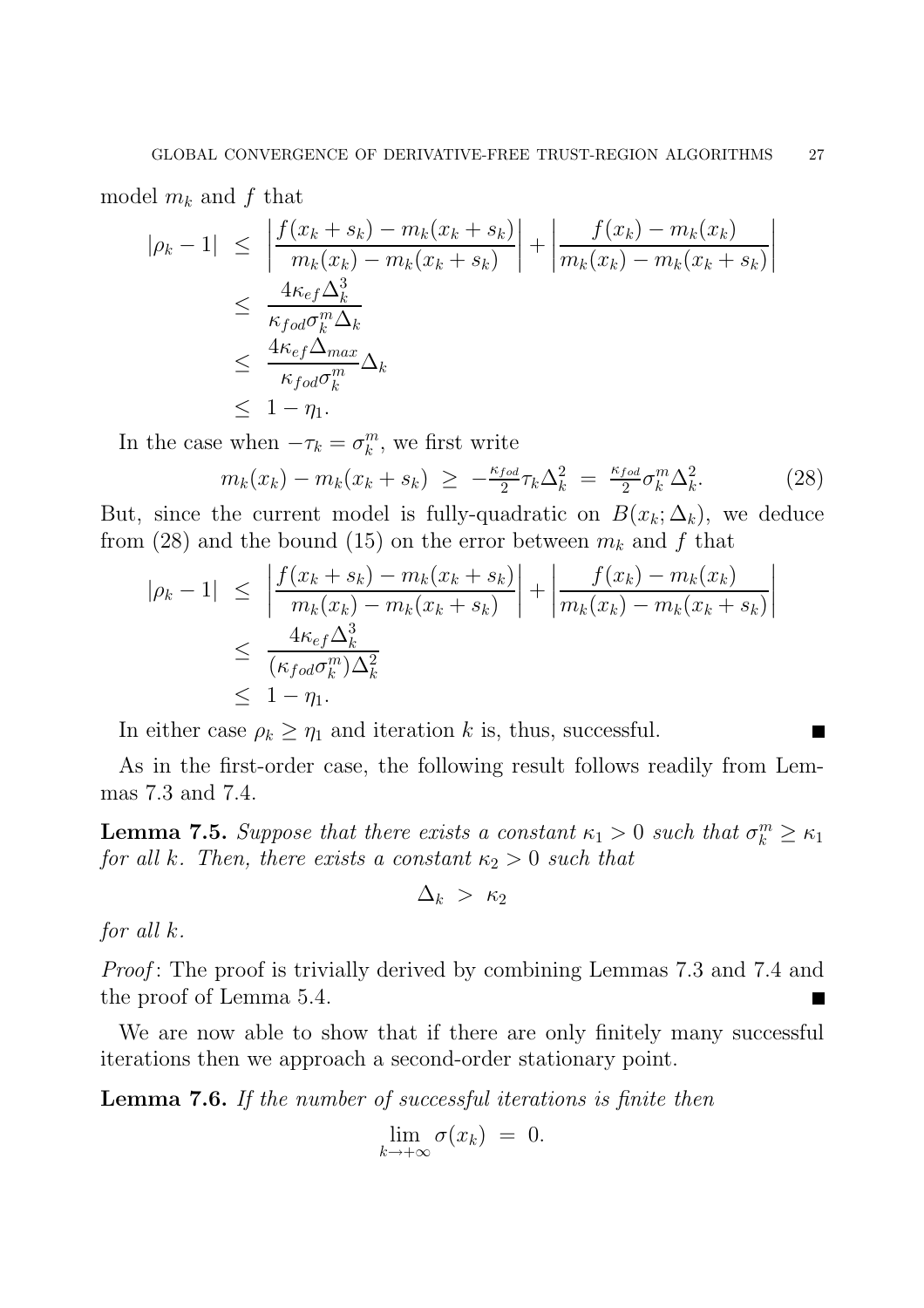Proof: The proof of this lemma is virtually identical to that of Lemma 5.5 for the first-order case, with  $||g_k||$  being substituted by  $\sigma_k^m$  $_k^m$  and  $\|\nabla f(x_k)\|$  being substituted by  $\sigma(x_k)$  and by using Lemma 7.1.

In the case where the number of successful iterations is infinite we start by showing that the second-order stationarity of the model is not uniformly bounded away from zero.

Lemma 7.7. If the number of successful iterations is infinite then

$$
\liminf_{k \to +\infty} \sigma_k^m = 0.
$$

*Proof*: Assume, for the purpose of deriving a contradiction, that, for all  $k$ ,

$$
\sigma_k^m \geq \kappa_1
$$

for some  $\kappa_1 > 0$ . Then by Lemma 7.5 there exists a constant  $\kappa_2$  such that  $\Delta_k > \kappa_2$  for all k. For each successful iteration we have

$$
f(x_k) - f(x_{k+1}) \geq \eta_1[m(x_k) - m(x_k + s_k)] \geq
$$
  

$$
\eta_1 \frac{\kappa_{fod}}{2} \max \left\{ ||g_k|| \min \left[ \frac{||g_k||}{\kappa_{bhm}}, \Delta_k \right], -\tau_k \Delta_k^2 \right\}.
$$

Since  $\sigma_k^m \geq \kappa_1$ , then either  $||g_k|| \geq \kappa_1$  or  $-\tau_k = -\lambda_{\min}(H_k) \geq \kappa_1$ . That means that the right-hand side is bounded away from zero for all  $k$ , and, hence, so is  $f(x_{k+1}) - f(x_k)$  for each successful iteration. That implies that the number of successful iterates cannot be infinite since  $f$  is bounded from below. We have arrived at a contradiction. B

We now verify that the criticality step (Step 1 of Algorithm 6.1) ensures that a subsequence of the iterates approach second-order stationarity, by means of the following auxiliary result.

**Lemma 7.8.** For any subsequence  $\{k_i\}$  such that

$$
\lim_{i \to +\infty} \sigma_{k_i}^m = 0 \tag{29}
$$

it also holds that

$$
\lim_{i \to +\infty} \sigma(x_{k_i}) = 0. \tag{30}
$$

Proof: By (29),  $\sigma_{k_i}^m \leq \epsilon_c$  for *i* sufficiently large, and the mechanism of Step 1 ensures that the model  $m_{k_i}$  is fully quadratic on the ball  $B(x_{k_i}; \Delta_{k_i})$  for some  $\Delta_{k_i} \leq \mu \sigma_{k_i}^m$  (for all *i* sufficiently large). Now, using (26),

$$
\sigma(x_{k_i}) = (\sigma(x_{k_i}) - \sigma_{k_i}^m) + \sigma_{k_i}^m \leq (\kappa_{\sigma}\mu + 1)\sigma_{k_i}^m.
$$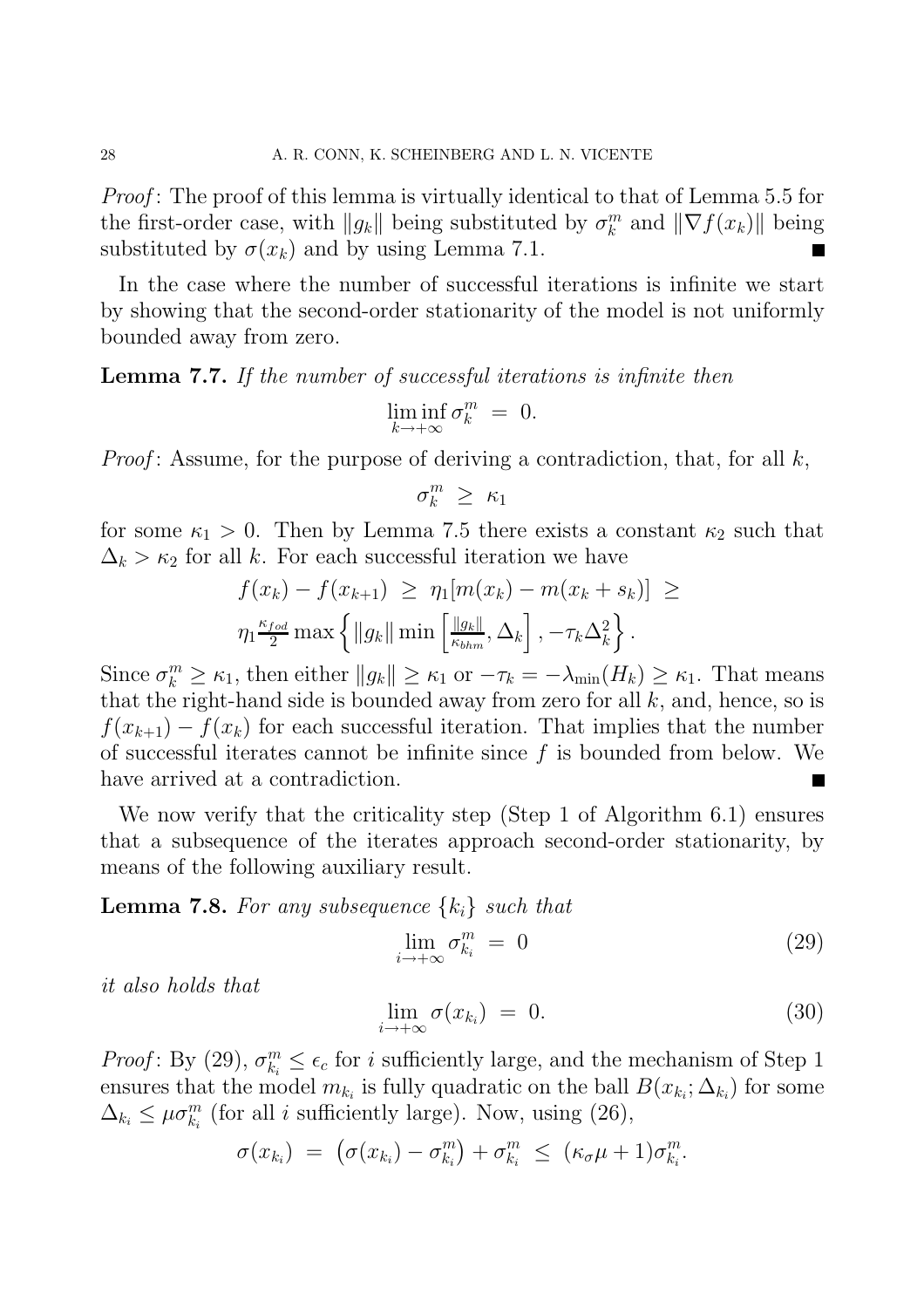The limit (29) and this last bound then give (30).

Lemmas 7.7 and 7.8 immediately give the following global convergence result.

Theorem 7.1. Let Assumptions 3.3, 3.4, 5.1, and 5.2 hold. Then,

$$
\liminf_{k \to +\infty} \sigma(x_k) = 0.
$$

If the sequence of iterates is bounded this result implies the existence of at least one limit point that is second-order critical.

We are now able to prove that all limit points of the sequence of iterates are second-order critical. As in the first-order case, this latter result needs an additional assumption on the algorithm.

Theorem 7.2. Let Assumptions 3.3, 3.4, 5.1, and 5.2 hold. Assume in addition that the trust-region radius is never increased when  $k \in S \setminus S_+$ . Then,

$$
\lim_{k \to +\infty} \sigma(x_k) = 0.
$$

*Proof*: We have established by Lemma 7.6 that in the case when  $S$  is finite the theorem holds. Hence, we will assume that  $\mathcal S$  is infinite. Suppose, for the purpose of establishing a contradiction, that there exists a subsequence  ${k_i}$  of successful or acceptable iterations such that

$$
\sigma(x_{k_i}) \geq \epsilon_0 > 0, \tag{31}
$$

for some  $\epsilon_0 > 0$  and for all i (as in the first-order case, we can ignore the other iterations, since  $x_k$  does not change during such iterations). Then, because of Lemma 7.8, we obtain that

$$
\sigma^m_{k_i} \geq \epsilon > 0,
$$

for some  $\epsilon > 0$  and for all i sufficiently large. Without loss of generality, we pick  $\epsilon$  such that

$$
\epsilon \leq \min\left\{\frac{\epsilon_0}{2(2+\kappa_\sigma\mu)}, \epsilon_c\right\}.
$$
\n(32)

Lemma 7.7 then ensures the existence, for each  $k_i$  in the subsequence, of a first successful or acceptable iteration  $\ell_i > k_i$  such that  $\sigma_{\ell_i}^m$  $\frac{m}{\ell_i} < \epsilon$ . We thus obtain that there exists another subsequence indexed by  $\{\ell_i\}$  such that

$$
\sigma_k^m \ge \epsilon \text{ for } k_i \le k < \ell_i \text{ and } \sigma_{\ell_i}^m < \epsilon,\tag{33}
$$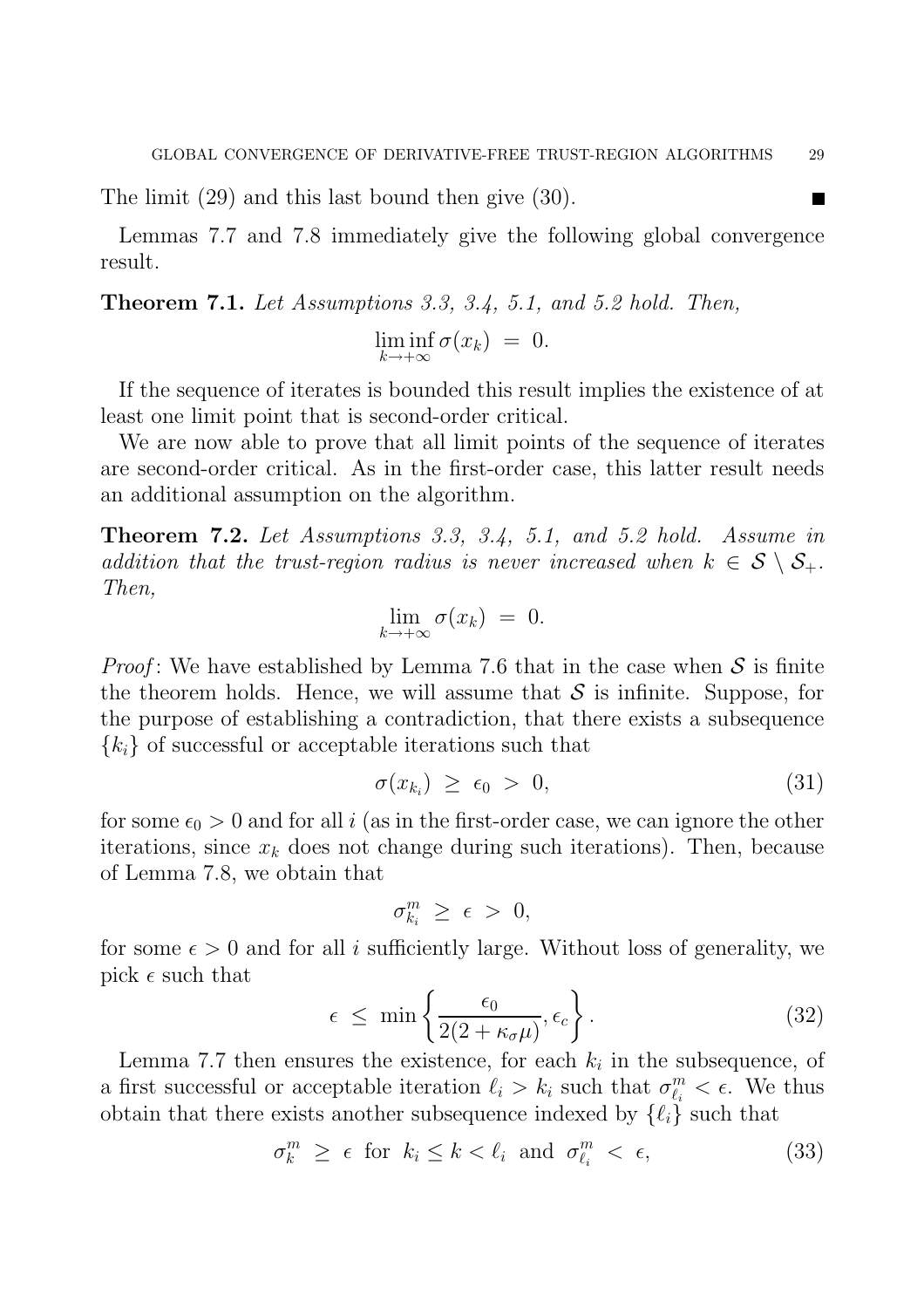for sufficiently large  $i$ .

We now restrict our attention to the set  $K$  which is defined as the subsequence of successful or acceptable iterations whose indices are in the set

$$
\cup_{i\in\mathbb{N}_0}\{k\in\mathbb{N}_0:\,k_i\leq k<\ell_i\},\
$$

where  $k_i$  and  $\ell_i$  belong to the two subsequences defined above.

We first show that for large enough  $k \in \mathcal{K}$  the k-th iteration is successful, i.e., that there is only a finite number of acceptable iterations in  $K$ . We omit the proof of this statement as it is a very close replica of the proof of a similar statement for the first-order case in the proof of Theorem 5.2.

We now observe that for large enough  $k \in \mathcal{K}$  either  $||g_k|| > \epsilon$  in which case

$$
f(x_k) - f(x_{k+1}) \ge \eta_1[m_k(x_k) - m_k(x_k + s_k)] \ge \eta_1 \frac{\kappa_{fod}}{2} \epsilon \min\left[\frac{\epsilon}{\kappa_{bhm}}, \Delta_k\right]
$$
\n(34)

or  $-\tau_k > \epsilon$  and

$$
f(x_k) - f(x_{k+1}) \ge \eta_1[m_k(x_k) - m_k(x_k + s_k)] \ge \eta_1 \frac{\kappa_{fod}}{2} \epsilon \Delta_k^2.
$$
 (35)

Since the sequence  $\{f(x_k)\}\$ is bounded from below (by Assumption 5.1) and monotonically decreasing (by construction), then it is convergent and the left-hand sides of both  $(34)$  and  $(35)$  must tend to zero when k tends to infinity. As a result, we get

$$
\lim_{\substack{k \to +\infty \\ k \in \mathcal{K}}} \Delta_k = 0.
$$

Let us now consider the situation where an index k is in  $\mathcal{K} \cap \mathcal{S} \setminus \mathcal{S}_+$ . In this case,  $\Delta_k \geq \beta \sigma_k^m \geq \beta \epsilon$ . It immediately follows from  $\Delta_k \to 0$  for  $k \in \mathcal{K}$ that  $K \cap S \setminus S_+$  contains only a finite number of iterations. Hence, for large enough  $k \in \mathcal{K}$ , k is also in  $\mathcal{S}_+$ .

From the scheme that updates  $\Delta_i$  at successful iterations we can deduce that, for i large enough,

$$
||x_{k_i} - x_{\ell_i}|| \le \sum_{j=k_i}^{\ell_i - 1} \Delta_j \le \sum_{j=k_i}^{\ell_i - 1} \gamma_{inc}^{\ell_i - j} \Delta_j \le \frac{\gamma_{inc}}{\gamma_{inc} - 1} \Delta_{\ell_i - 1}.
$$
 (36)

We conclude that  $||x_{k_i}-x_{\ell_i}|| \to 0$ , from the fact that  $\Delta_{\ell_i-1} \to 0$ . We therefore obtain that

$$
\lim_{i \to +\infty} ||x_{k_i} - x_{\ell_i}|| = 0.
$$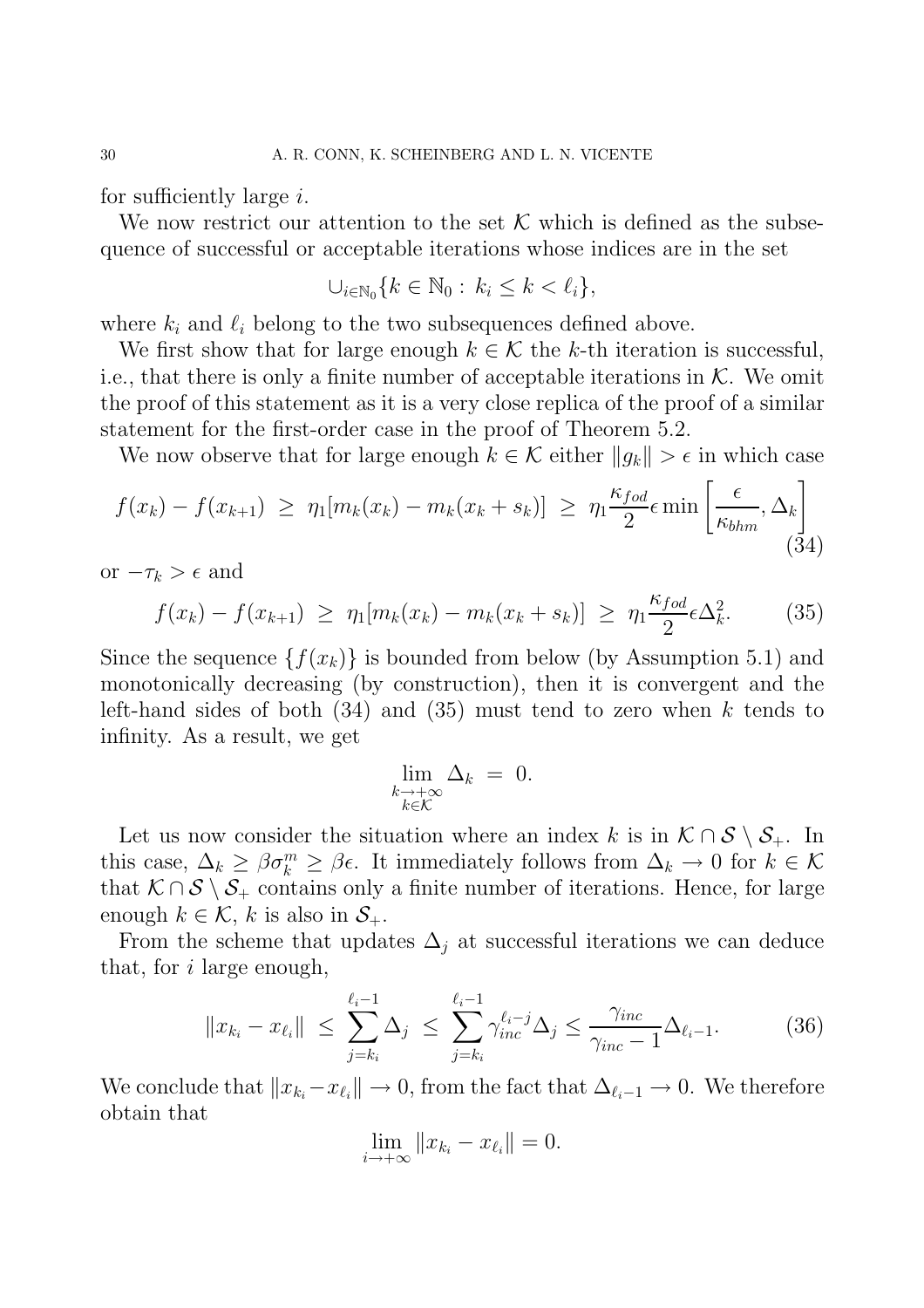Now,

$$
\sigma(x_{k_i}) = (\sigma(x_{k_i}) - \sigma(x_{\ell_i})) + (\sigma(x_{\ell_i}) - \sigma_{\ell_i}^m) + \sigma_{\ell_i}^m.
$$

The first term of the right-hand side tends to zero because of the Lipschitz continuity of  $\sigma(x)$ , and is thus bounded by  $\epsilon$  for i sufficiently large. The third term is bounded by  $\epsilon$  by (33). For the second term we use the fact that from (32) we know that the criticality step was invoked at iteration  $\ell_i$ . Thus, the model  $m_{\ell_i}$  is fully quadratic on  $B(x_{\ell_i}; \mu \sigma^m_{\ell_i})$  and using (33), we also deduce that the second term is bounded by  $\kappa_{\sigma}\mu\epsilon$  (for *i* sufficiently large). As a consequence, we obtain from these bounds and (32) that

$$
\sigma(x_{k_i}) \leq (2 + \kappa_{\sigma}\mu)\epsilon \leq \frac{1}{2}\epsilon_0
$$

for i large enough, which contradicts  $(31)$ . Hence our initial assumption must be false and the theorem follows.

**Remark 7.1.** Instead of assuming that  $\Delta_k$  is not increased during iterations whose indices are in  $S \setminus S_+$  we can assume that  $\eta_0 \in (0,1)$  and the above theorem will still hold. The proof is a relatively simple modification of the proof above.

## References

- [1] B. Colson and Ph. L. Toint, Optimizing partially separable functions without derivatives, Optim. Methods Softw., 20 (2005), pp. 493–508.
- [2] A. R. CONN, N. I. M. GOULD, AND PH. L. TOINT, Trust-Region Methods, MPS-SIAM Series on Optimization, SIAM, Philadelphia, 2000.
- [3] A. R. CONN, K. SCHEINBERG, AND PH. L. TOINT, On the convergence of derivative-free methods for unconstrained optimization, in Approximation Theory and Optimization, Tributes to M. J. D. Powell, edited by M. D. Buhmann and A. Iserles, Cambridge University Press, Cambridge, 1997, pp. 83–108.
- [4] A. R. CONN, K. SCHEINBERG, AND L. N. VICENTE, Geometry of sample sets in derivative free optimization. Part II: polynomial regression and underdetermined interpolation, Tech. Report 05-15, Departamento de Matem´atica, Universidade de Coimbra, Portugal, 2005.
- $[5]$  , Geometry of interpolation sets in derivative free optimization, Math. Program.,  $(2006,$ to appear).
- [6] R. A. Horn and C. R. Johnson, Matrix Analysis, Cambridge University Press, Cambridge, 1985.
- [7] M. MARAZZI AND J. NOCEDAL, Wedge trust region methods for derivative free optimization, Math. Program., 91 (2002), pp. 289–300.
- [8] J. NOCEDAL AND S. J. WRIGHT, *Numerical Optimization*, Springer–Verlag, Berlin, 1999.
- [9] M. J. D. POWELL, A new algorithm for unconstrained optimization, in Nonlinear Programming, J. B. Rosen, O. L. Mangasarian, and K. Ritter, eds., Academic Press, New York, 1970.
- [10] , On trust region methods for unconstrained minimization without derivatives, Math. Program., 97 (2003), pp. 605–623.